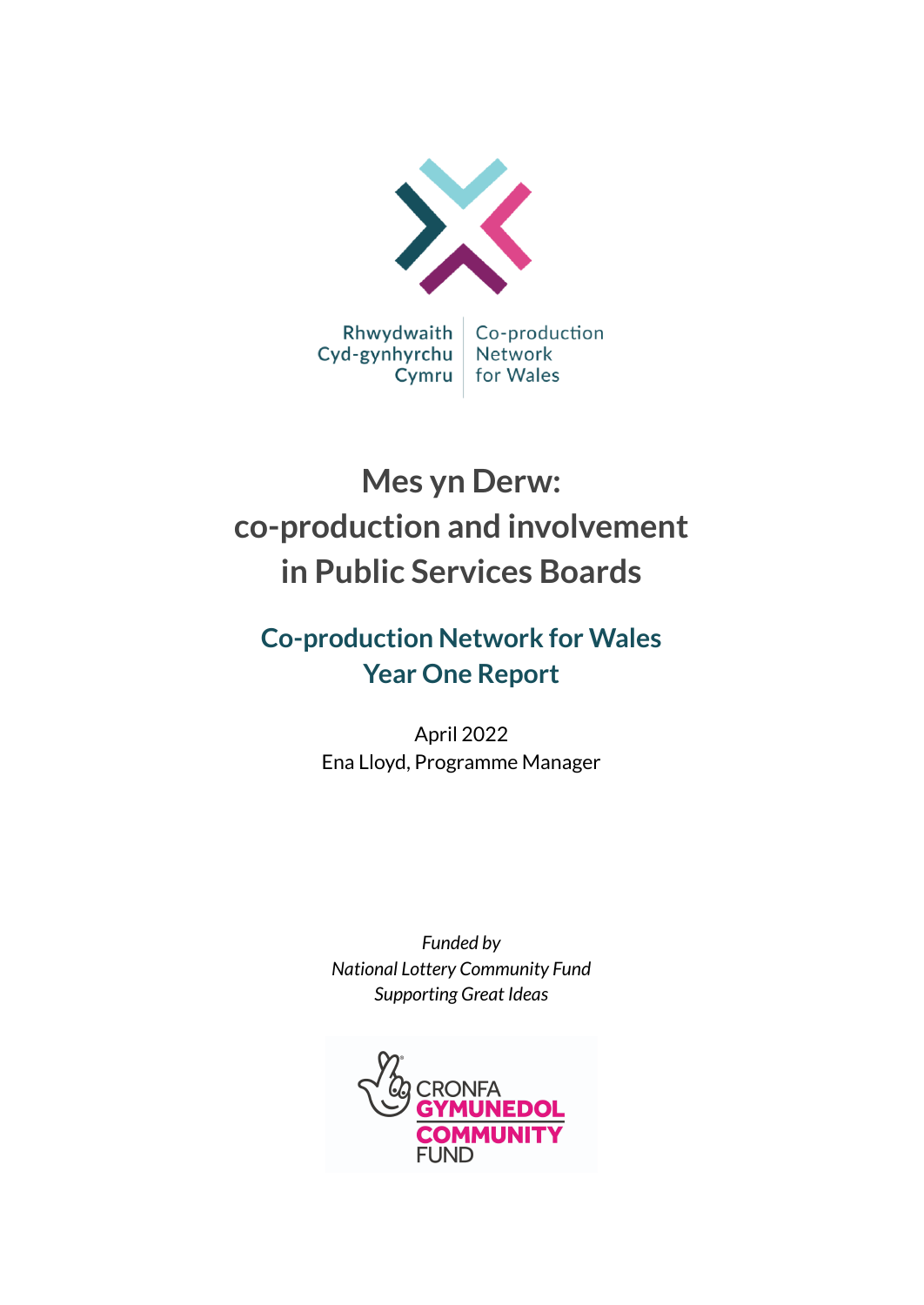# **Contents**

| 1. Introduction                                                                      | 3  |
|--------------------------------------------------------------------------------------|----|
| 2. What we've done in year one                                                       | 3  |
| A. Building the team                                                                 | 3  |
| The programme support team                                                           | 3  |
| The three project teams                                                              | 4  |
| B. Activities with the PSBs / clusters of PSBs                                       | 6  |
| <b>North Wales</b>                                                                   | 7  |
| Cwm Taf & Bridgend                                                                   | 7  |
| Powys                                                                                | 7  |
| <b>West Wales</b>                                                                    | 8  |
| Reflections on one year of working with the PSBs                                     | 8  |
| C. Supporting activities (internal)                                                  | 9  |
| Weekly team meetings                                                                 | 9  |
| Support from the Programme Manager                                                   | 9  |
| Development of a monitoring and evaluation framework                                 | 9  |
| Horizon scanning and forward planning                                                | 11 |
| Budget tracking and monitoring                                                       | 11 |
| D. Sharing practice through newsletters and online events                            | 12 |
| Fortnightly "co-production note" emails                                              | 12 |
| Monthly learning and sharing events online                                           | 12 |
| Other events to share with our wider networks                                        | 13 |
| E. Linking up with other organisations and networks                                  | 14 |
| Programme strategic group                                                            | 14 |
| Welsh Government Network of PSB Officers                                             | 14 |
| Welsh Government PSB representatives                                                 | 15 |
| <b>Community Resourcefulness Partnership</b>                                         | 15 |
| Office of the Future Generations Commissioner for Wales                              | 15 |
| F. Additional programme activities                                                   | 15 |
| 3. What we've learnt in year one                                                     | 16 |
| A. North Wales                                                                       | 17 |
| B. Cwm Taf & Bridgend                                                                | 18 |
| C. Powys                                                                             | 19 |
| D. Overall themes that emerged in year one                                           | 20 |
| Growing the understanding of co-production and involvement                           | 20 |
| Establishing robust collaborative working as a prerequisite for co-production        | 21 |
| Planning in sufficient resources (time and skills) for co-production and involvement | 21 |
| Positive trends developing across PSBs                                               | 23 |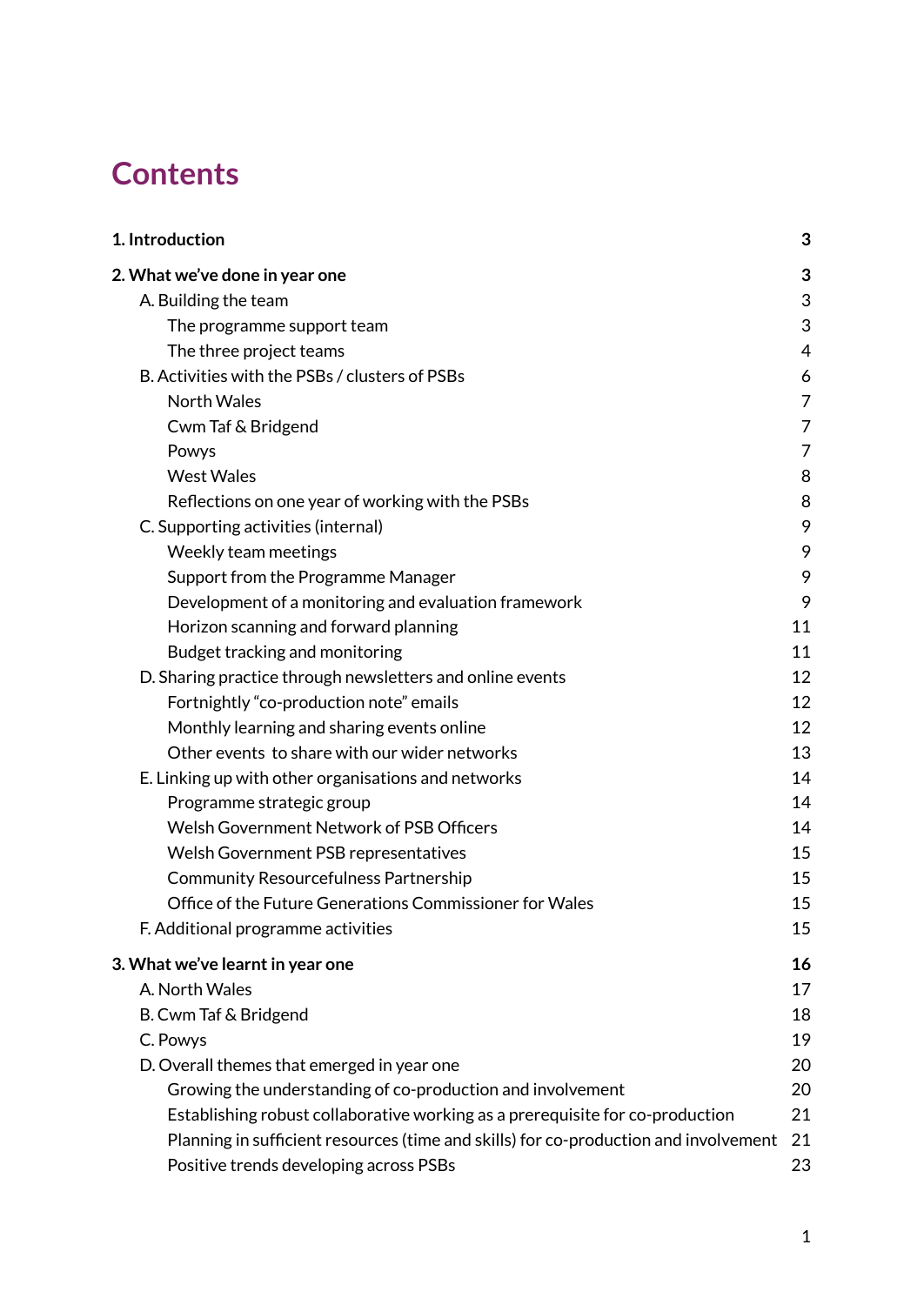| 4. Risks and challenges                       | 23 |
|-----------------------------------------------|----|
| A. Risks and challenges for the PSBs          | 23 |
| B. Risks and challenges for the project teams | 24 |
| C. Premortem analysis                         | 25 |
| 5. Financial and budget update                | 26 |
| A. Staffing costs: underspent                 | 26 |
| 1. Overspend on programme management          | 26 |
| 2. Underspend on associate consultants        | 26 |
| 3. Underspend on communications officer       | 27 |
| 4. Overspend on recruitment costs             | 27 |
| 5. Overspend on startup costs                 | 27 |
| 6. Underspend on training                     | 27 |
| B. Overhead costs: on track                   | 28 |
| 1. Underspend on accommodation (office space) | 28 |
| 2. Underspend on utilities                    | 28 |
| 3. Overspend on programme overheads           | 28 |
| C. Delivery costs: underspent                 | 28 |
| 1. Underspend on marketing and communications | 28 |
| 2. Underspend on travel                       | 29 |
| D. All other costs: on track                  | 29 |
| 1. Contingency provision                      | 29 |
| 2. Redundancy payments                        | 29 |
| E. Ongoing finance monitoring and reporting   | 29 |
| 6. Conclusion                                 | 30 |

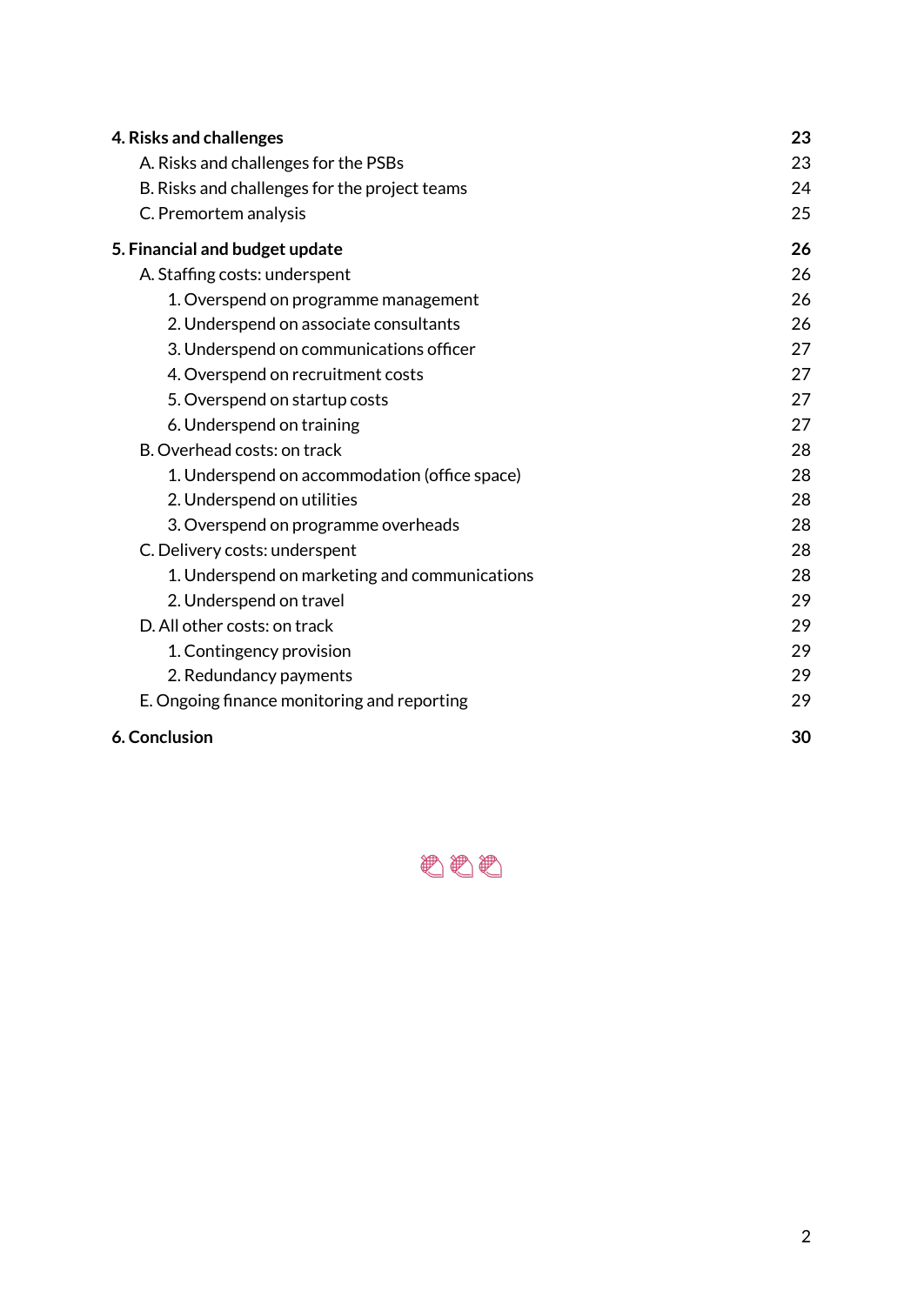# <span id="page-3-0"></span>**1. Introduction**

This programme aims to move the practice of engagement towards co-production and involvement in Welsh public services. We set out to work with three Public Services Boards (PSBs) or clusters of PSBs, to contribute to closing the gap between the aspirations of our devolved legislation and the reality of implementation on the ground. Due to their membership and the reach of their work, effective change in PSBs will have an impact on a range of public service organisations and communities.

We are pleased to share our progress and lessons learnt at the end of our first year (of this five year programme). We have encountered some challenges, both internal and external, but have adapted to the changing circumstances to keep building relationships and mutual understanding, and supporting PSBs to improve their engagement in the direction of greater participation and inclusion. While we are far from achieving our co-production and involvement aims yet, we are pleased to report that this year has set a solid foundation that we shall continue to build on to develop effective working across our 3 clusters of PSBs.

In this report, we first present what we have achieved in the first year, in terms of setting up our team, working directly with the PSBs, and the range of other activities that support this work. We then share learnings and reflections for each cluster as well as overall trends that are emerging across our work; before thinking ahead to potential risks and challenges which we will remain alert to. Finally, we present an analysis of our budget and costs, and proposed adjustments for year 2 onwards.



# <span id="page-3-1"></span>**2. What we've done in year one**

## <span id="page-3-2"></span>**A. Building the team**

#### <span id="page-3-3"></span>*The programme support team*

In the first 6 months we had the Programme Manager (Rachel Wolfendale) in post, with support from the Co-production Network for Wales Director (Noreen Blanluet).

Recruitment of the Programme Coordinator took place from June 2021 and Daniel Barnett was appointed in September 2021 as Programme Coordinator. He works 30 hours per week spread over 4 working days, and his role is to support the Programme Manager in working on the Mes yn Derw programme, as well as linking into the Co-production Network for Wales'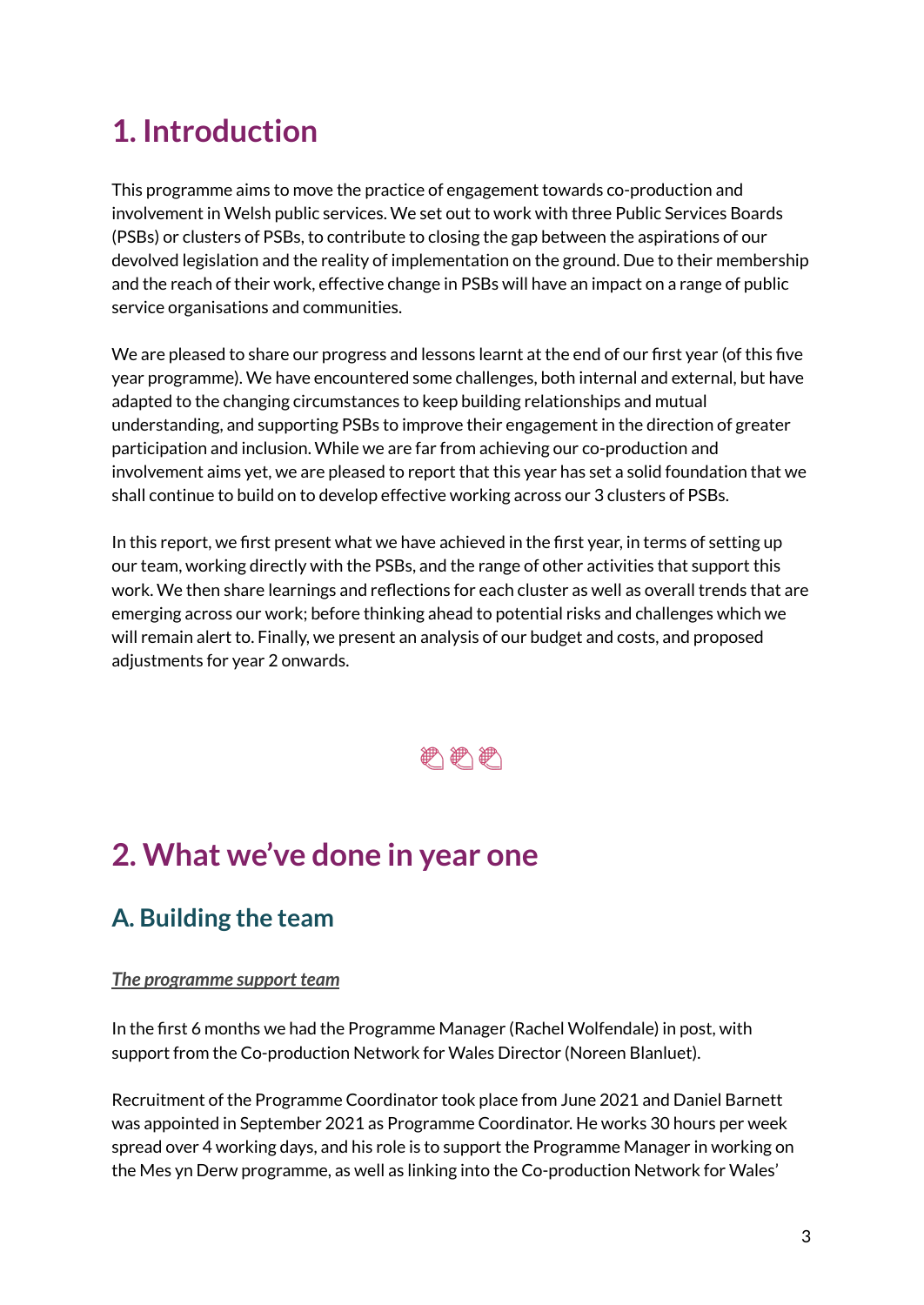wider activities to enable the programme to be an integral part of the Network's portfolio. His role includes:

- supporting the rest of the team (programme manager and consultants) in regular activities as well as ad hoc (e.g. horizon scanning, development of evaluation framework);
- developing the PSBs Learning and Sharing Network (for all Wales PSBs), including a programme of online events and regular written updates;
- maintaining and updating our contacts database to ensure project-related messages are getting to the right people;
- testing ideas and techniques to improve the uptake of communications across the PSBs Learning and Sharing Network;
- looking after the logistics and monitoring for online events and activities, and for team meetings (online and in person);
- planning and supporting sharing events about the programme with the broader Co-production Network for Wales audience;
- ensuring communications are clear and inclusive, by monitoring the social media channels, linking up with Welsh-language translators, creating visuals and ensuring our message is relevant and understood bi-lingually;
- working across a variety of platforms, including websites and social media; and in a variety of media, including written, audio visual and other creative outputs;
- contributing to the wider Co-production Network's event and communications planning and delivery to ensure that this programme is visible.

Programme Manager Rachel Wolfendale went on maternity leave at the end of November 2021. Ena Lloyd was recruited to cover this period, a fluent Welsh speaker bringing her experience of working on multi-year programmes at Audit Wales and the Office of National Statistics. A handover period of one month ran through November 2021 (and likewise a one month transition is planned for Rachel Wolfendale's return in September 2022). This enabled Ena to build a good understanding of the programme and of the team before assuming the role in full. The Programme Manager role is covered in 16 hours per week spread over 4 working days, and focuses on:

- managing and supporting the teams of consultants, and the Programme Coordinator;
- representing the programme across external organisations and networks, and sharing the findings and learnings;
- developing the short and long term monitoring and evaluation systems to support the capture of learning and impact;
- keeping the long term planning and monitoring of the programme in mind, with an eye to the place of each year's work in the broader aims and vision.

#### <span id="page-4-0"></span>*The three project teams*

In parallel with recruiting the PSB clusters in the early part of the project, we recruited 6 associate consultants who were either already working with the Network, or expressed an interest in working with the Network on the PSBs programme. The consultants were paired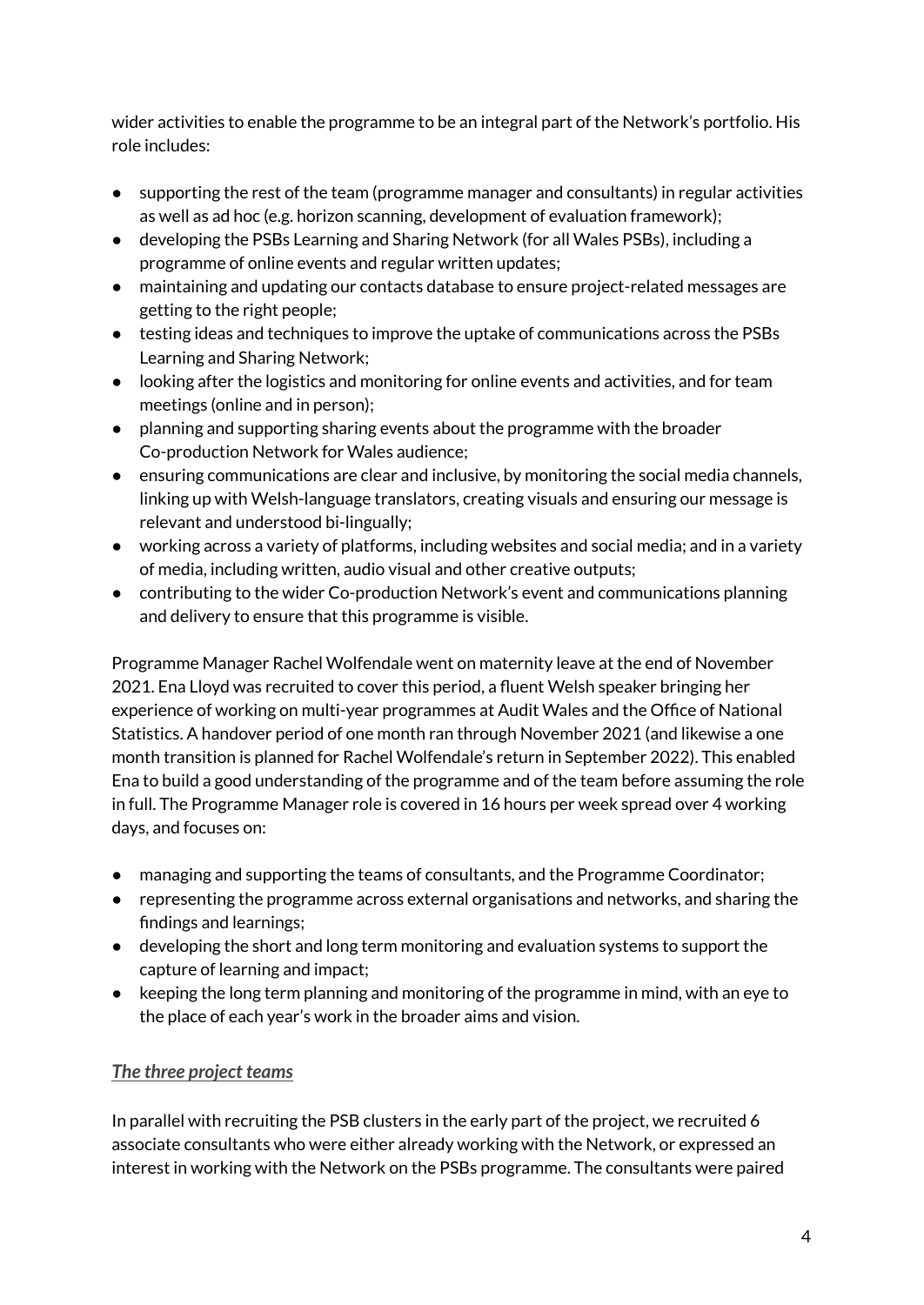into project teams and matched to the 3 PSB clusters which made the final selection, by June 2021. Through the internal team meetings and supporting processes, the project teams connect with other teams and the wider programme, to bring context, support and additional resources into their work.

The associate consultants are freelance, and in year 1 were contracted to each spend up to 6 hours per week on this programme, roughly divided between 4 hours per week of direct PSB contact time, and 2 hours per week of internal team meetings and supporting processes. Each PSBs cluster had access to up to 1.5 days of consultant time per week. Having freelance associates (rather than employed) gives us the flexibility to respond to need while not overspending on unallocated capacity.

Between June 2021 and February 2022, the consultants working across the three clusters delivered:

- 850 hours of consultancy total (client facing and team time)
- 470 hours on client facing time (12 hours per week average across the programme)

● 380 hours on internal meetings and supporting processes (10 hours per week average) These are lower than planned for, mostly due to a change in PSB clusters (from Powys to West Wales, see next section) which left the Powys project team inactive for several months. At the end of year 1, a stocktake of progress and underspend enabled us to raise the consultant time to up to 8 hours i.e. one full day per week per consultant, from year 2 onwards. This is equivalent to up to 2 days of consultancy time per PSBs cluster (up from 1.5 days).

| <b>Project teams</b>                                            | <b>PSBs</b>                                                                                                          |
|-----------------------------------------------------------------|----------------------------------------------------------------------------------------------------------------------|
| Mike Corcoran<br>Suzanne Iuppa                                  | <b>North Wales cluster:</b><br>Gwynedd and Ynys Mon<br><b>Conwy and Denbighshire</b><br><b>Flintshire</b><br>Wrexham |
| Rae Baker<br>Jenny Mushiring'ani Monjero,<br>then Andrew Diggle | <b>Bridgend and Cwm Taf cluster:</b><br><b>Bridgend</b><br>Merthyr Tydfil and RCT (Cwm Taf)                          |
| Roxanne Treacy<br>Vikki Butler                                  | Initially Powys, then West Wales cluster:<br>Ceredigion<br>Pembrokeshire<br>Carmarthenshire                          |

In February 2022, Jenny Mushiring'ani Monjero (Bridgend and Cwm Taf project team) took the decision to step back from working on the Mes yn Dderw project. She also works part time for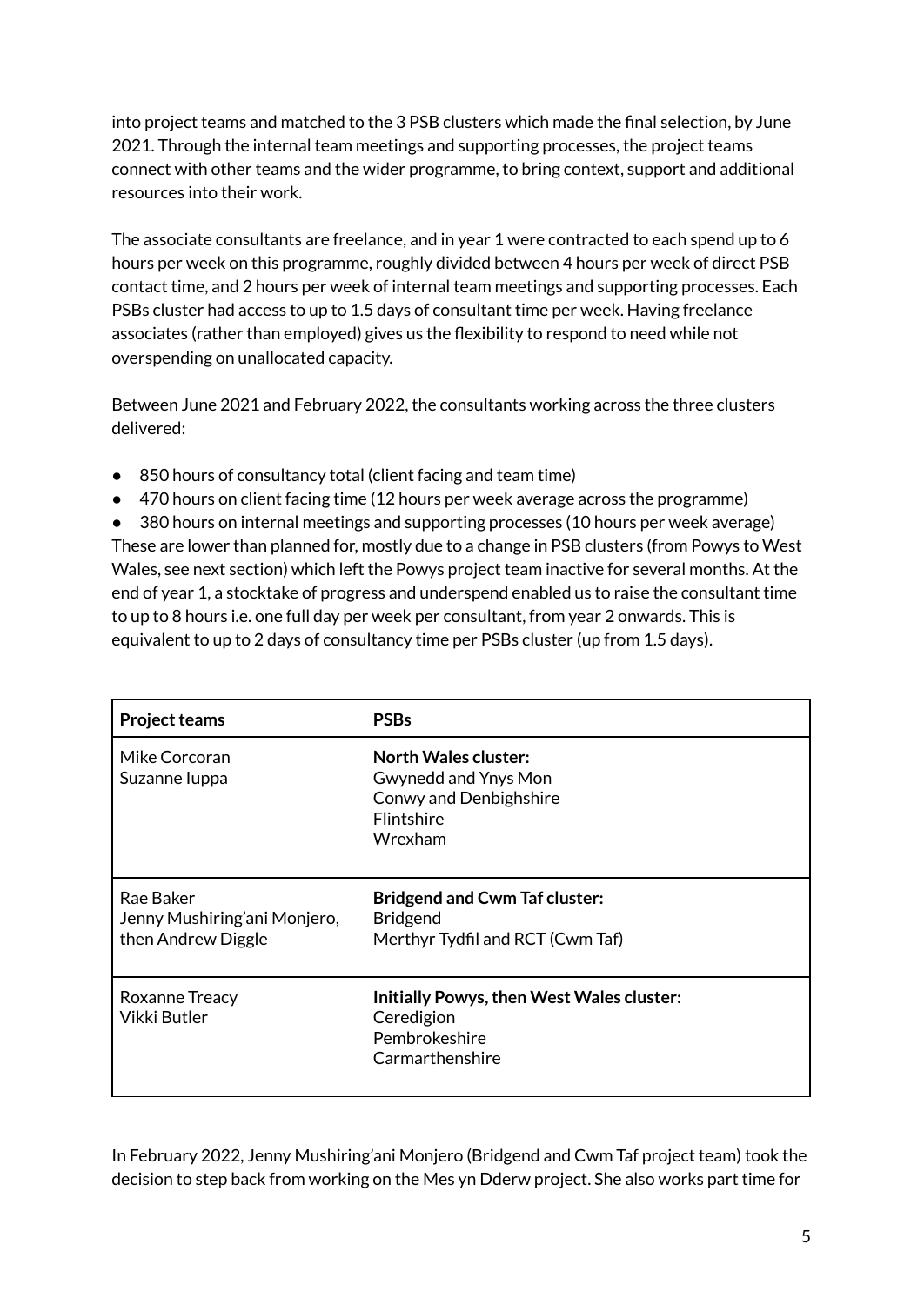the Cwm Taf Morgannwg Regional Partnership Board, and found herself pulled in different directions by her RPB role and her consultancy role with the PSBs. We had considered this risk when constituting the teams, but it had seemed worth a try, as she also brought established working relationships and connections across the region. By the end of year 1, while lots of good work had been built on those relationships, Jenny decided it was time to simplify her roles and concentrate on the RPB one. She stepped down from the project team and was replaced by Andrew Diggle, after a handover and induction period.

## <span id="page-6-0"></span>**B. Activities with the PSBs / clusters of PSBs**

In the first part of year one, we focussed on disseminating the programme information via our networks, and recruiting the clusters of PSBs we would be working with. We reached out through:

- our newsletter and social media accounts
- the WCVA network of third sector organisations
- the Welsh Government Third Sector Partnership Council via WCVA,
- CVCs Cymru
- Building Communities Trust's networks,
- the WLGA's networks.
- Natural Resources Wales,
- the Office of the Future Generations Commissioner,
- the NHS Confederation's networks,
- the Welsh Government PSBs network,
- via the supporters who wrote statements of support for the proposal,
- and by direct contact with known PSB partners in our networks.

We invited Expressions of Interest and posed 7 questions for interested PSBs to answer:

- 1. Who are you, and which PSB (or cluster) you are writing on behalf of?
- 2. Which other members of the PSB (or cluster) have you discussed this opportunity with, and who is on board? Does anyone have any questions or concerns?
- 3. What are you already doing in terms of engagement and involvement? What has your
- 4. approach been so far, specifically with regards to the Well-being Assessments?
- 5. What value would this programme add to your existing work, and how would it increase your impact?
- 6. Who would be part of the team we would be working directly with? Will they have capacity (of time, and of focus) to take on this work?
- 7. Is there buy-in and permission at senior leadership level to support and advance this work?
- 8. If you're a cluster, what are your arrangements and how well embedded are your collaborative practices?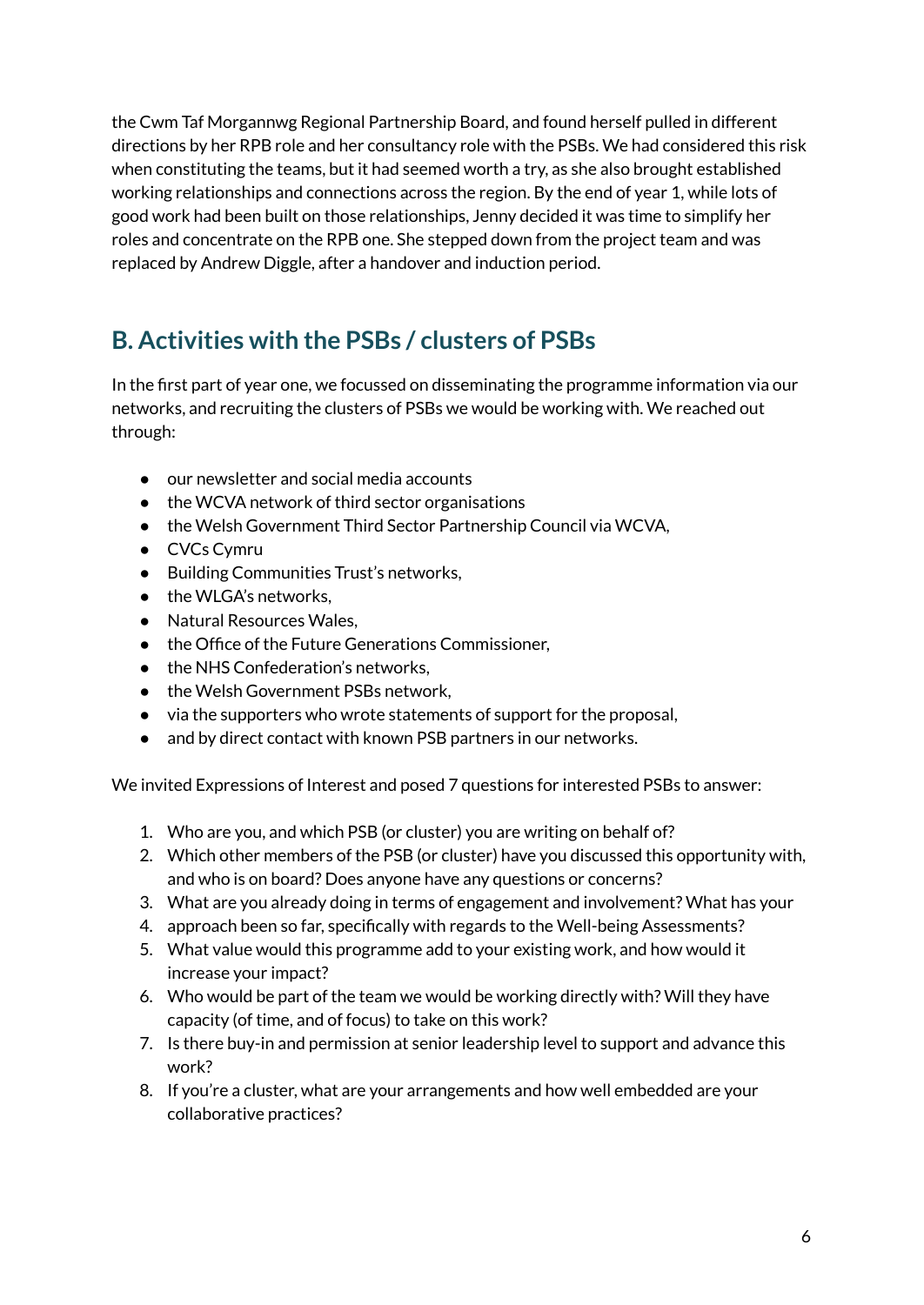We held informal interviews with all the PSBs who applied, to complement the written application and get a fuller sense of their context. (All the PSBs in Wales applied, either individually or as a cluster, except for Cardiff.) We selected three PSBs or clusters, and ensured that between the three, different geographies and populations/demographics were represented. We also chose so that those we decided to work with gave us the greatest opportunity to have an impact.

From June 2021, the project teams (our pairs of associate consultants) started developing relationships and scoping the work with their PSB clusters. They established project plans, focusing in year one on supporting the engagement for the Well-being Assessments, which were at the top of the priority list for the PSBs. Below we present a summary of the work achieved to date with each PSB or cluster of PSBs.

#### <span id="page-7-0"></span>*North Wales*

The project team have been supporting the co-delivery of public engagement for the Well-being Assessments through 9 distinct activities, including: workshops engaging groups with protected characteristics, public surveys, awareness raising leaflets, infographics, and a wellbeing magazine designed by young people. Although this is not co-production yet, relationships of trust are being built, and officers' confidence is growing with regards to engagement with the public. Officers across the North Wales region are also connecting in collaborative relationships and starting to share information, for example about what engagement exercises are being carried out, to reduce duplication. The team estimate that year one activities represent a solid initial building block, with evidence of an appetite for co-production.

#### <span id="page-7-1"></span>*Cwm Taf & Bridgend*

The project team shared theories and principles of innovative engagement approaches, which were well received by officers and staff who reported they felt enthused and hopeful. As a result of the sharing of ideas, the "100 day engagement approach" was adopted, to achieve focused progress at pace. The ambition was seen as very positive and a number of tools and techniques were deployed during the 100 days of activity, including the hackathon tool which was successfully used collectively by the team and officers. The PSBs achieved improved engagement with seldom heard voices, and the officers reported having some really positive conversations, which increased their experience and confidence. They reported that the activities really enhanced the Well-being Assessment.

#### <span id="page-7-2"></span>*Powys*

The project team reported that the initial planning and preparation work went well. Key areas were identified for collaborative and co-productive working, and an Introduction to Co-production training was delivered with PSB members and officers (24 participants). However from early Autumn 2021, the project team identified that some internal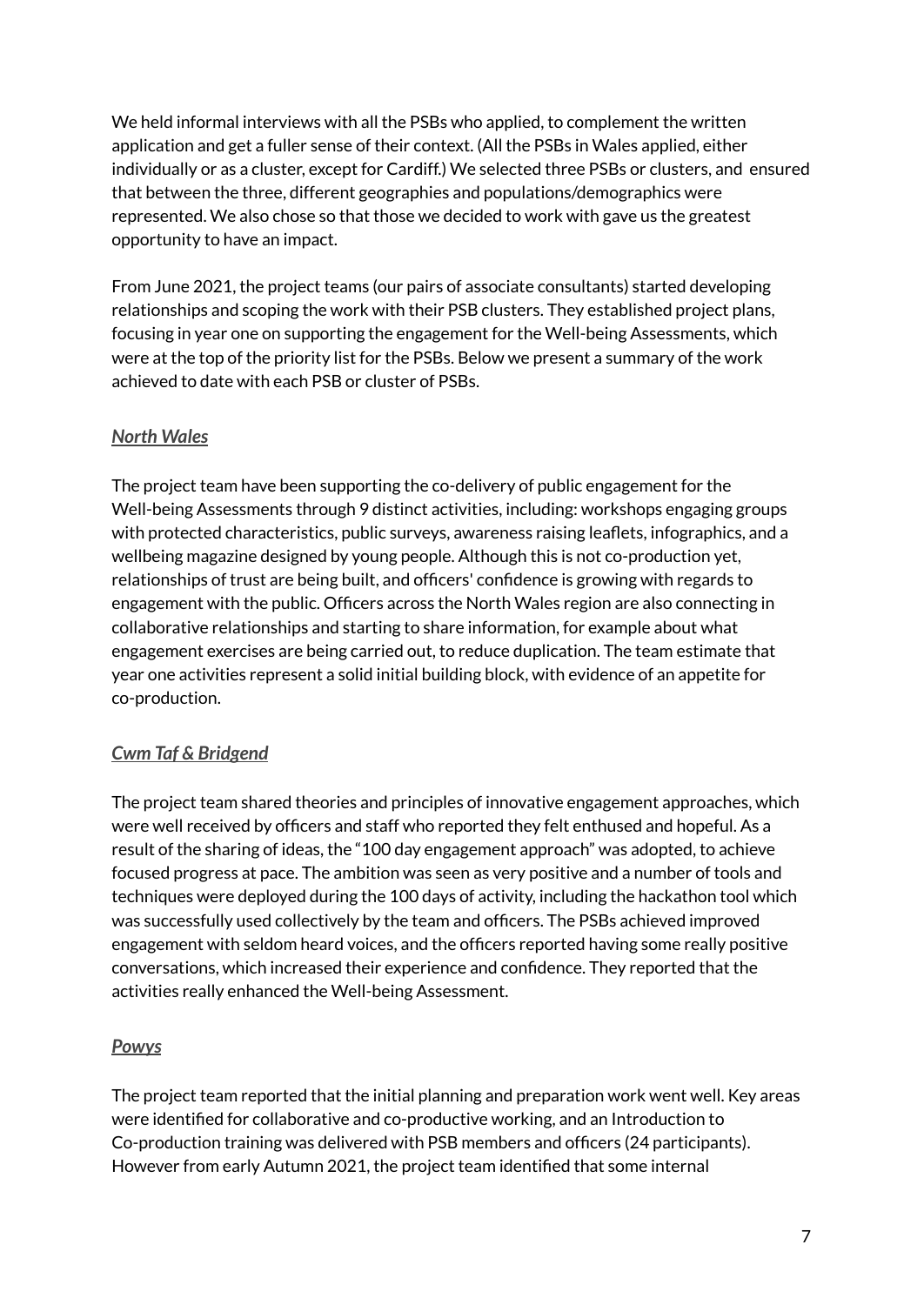communication challenges were arising with and between officers. With support from the Programme Manager and Coordinator, they kept a watching brief on the issue, and attempted to resolve the tensions in order to proceed with the work as planned. They raised concerns internally about the poor communications between officers and key partners, and between members of the PSB. Unfortunately by the end of the year, Powys PSB contacted the project team to withdraw from the programme, as they felt they were unable to commit the necessary resources, citing work pressures and increased demand due to Covid-19.

The Programme Manager and the project team analysed the original Expressions of Interest responses and the initial shortlist to identify a suitable replacement within the programme. After a few months of proposals and negotiations, the cluster of West Wales PSBs (Ceredigion, Pembrokeshire and Carmarthenshire) were selected, with sign off achieved in early 2022.

#### <span id="page-8-0"></span>*West Wales*

The cluster came on board near the end of year one, but progress has already been made. The setup phase is under way, with the project team developing relationships with key contacts and devising a strategy to work across the three PSBs together. The project will move into action / doing mode during quarter 1 of year two.

#### <span id="page-8-1"></span>*Reflections on one year of working with the PSBs*

What we've done well:

- building trusted and supportive relationships with key contacts in each PSB/cluster;
- devising work plans that support the PSBs activities (e.g. the engagement phase for the Well-being Assessments) while moving them towards a concrete understanding of co-production and involvement;
- supporting them to deliver tangible engagement activities that draw on the values of co-production, which enabled a growth in experience and confidence;
- encouraging the development of effective collaborative relationships that will support co-productive delivery in the future.

What we want to improve on:

- continuing to reinforce our role as consultants offering advisory support and building capability in the PSB teams (we do *with* not *for*);
- enabling all the key actors to establish a solid common understanding of co-production and involvement;
- supporting PSBs to identify more opportunities for genuine engagement leading into co–production, and to plan this in from the start;
- sharing our work, the findings and the learnings more widely, across the network of other PSBs, and more broadly across the Co-production Network's networks.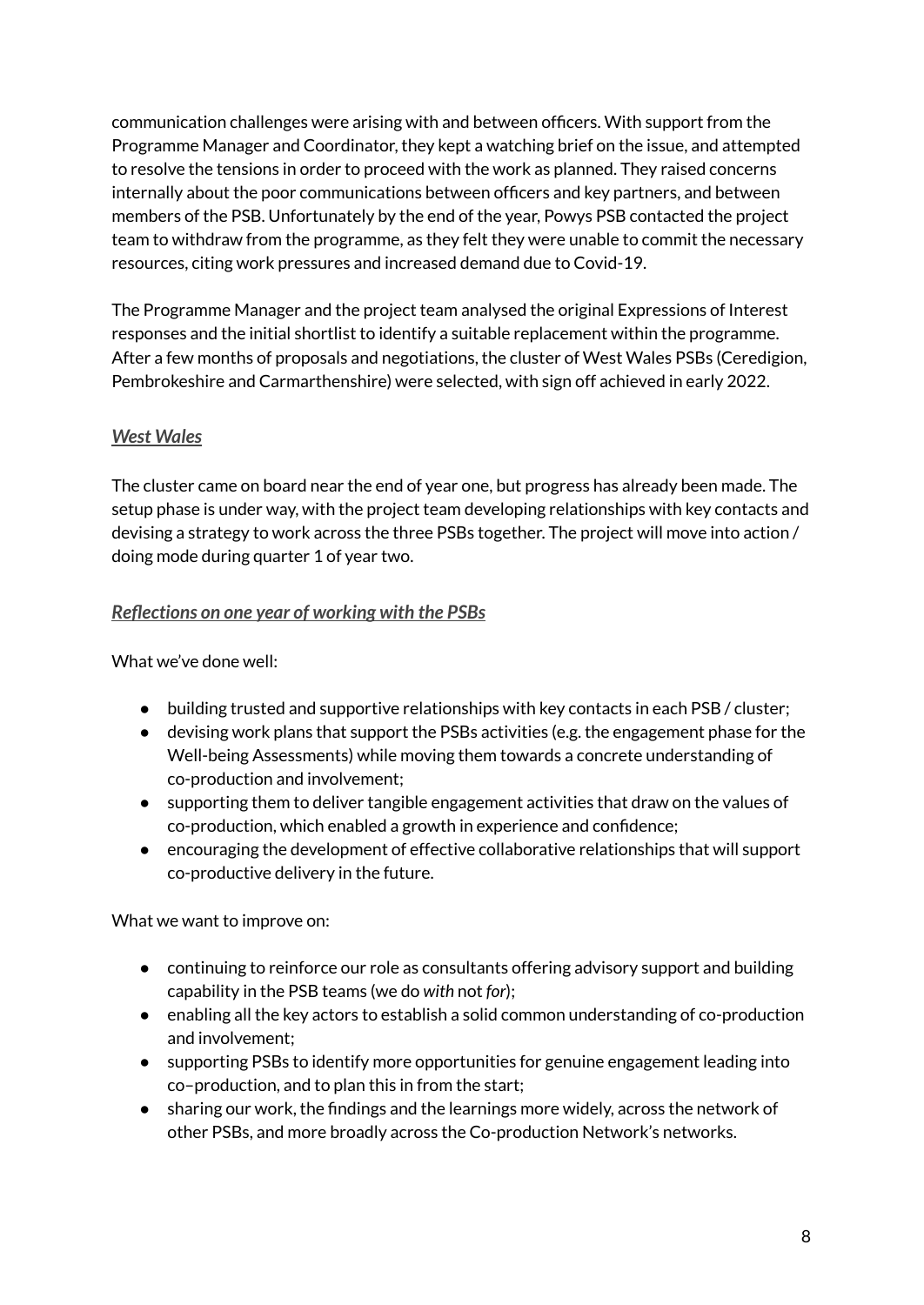## <span id="page-9-0"></span>**C. Supporting activities (internal)**

In order to support and strengthen the work taking place with the PSBs, we established internal processes that allow the project teams to share knowledge and practice; to develop monitoring and evaluation criteria; and to keep an eye on the longer term development of the programme over 5 years.

#### <span id="page-9-1"></span>*Weekly team meetings*

All the consultants capture weekly updates into a central spreadsheet, about their activities, any challenges, successes and lessons learnt. This enables each one of them to take stock and reflect, and also builds up a 'corporate memory' which is useful to look back on for reporting purposes, as well as for inductions if a member of a team changes.

The whole team then meets weekly for an hour, in a semi-structured session that enables them to connect with one another as a whole team, as well as discuss any points of note from the weekly updates spreadsheet. The Programme Manager also brings agenda items for discussion and reflection. This is a valuable space for the project teams to listen and learn from each other; and for the whole programme team to support each other in planning and practice.

#### <span id="page-9-2"></span>*Support from the Programme Manager*

The Programme Manager has also established a routine of check-in meetings with each project team separately, on an monthly rolling basis. This enables the team to share a status update focused more on their effectiveness and well-being, and raise any issues or concerns. The Programme Manager keeps an up-to-date sense of how the teams are doing and what support they might require.

Annual review one-to-one meetings are also being trialled in June and July 2022 with the individual consultants, to provide a space for personal reflection, and looking back to look forward. They will be modelled on the Co-production Network staff's monthly supervision sessions, and will cover performance review, professional development stocktake, and well-being check-in

#### <span id="page-9-3"></span>*Development of a monitoring and evaluation framework*

We started to develop a monitoring and evaluation framework through a series of team workshops, mapping all the different kinds of impacts that we aim to achieve (for the PSB teams, their communities, the wider public services landscape, and our own team).

We have refined it to these 3 headers to begin with, which track both tangible outputs and changes in observable behaviours. The teams are reporting back on any signs of change against these measures in the weekly meetings: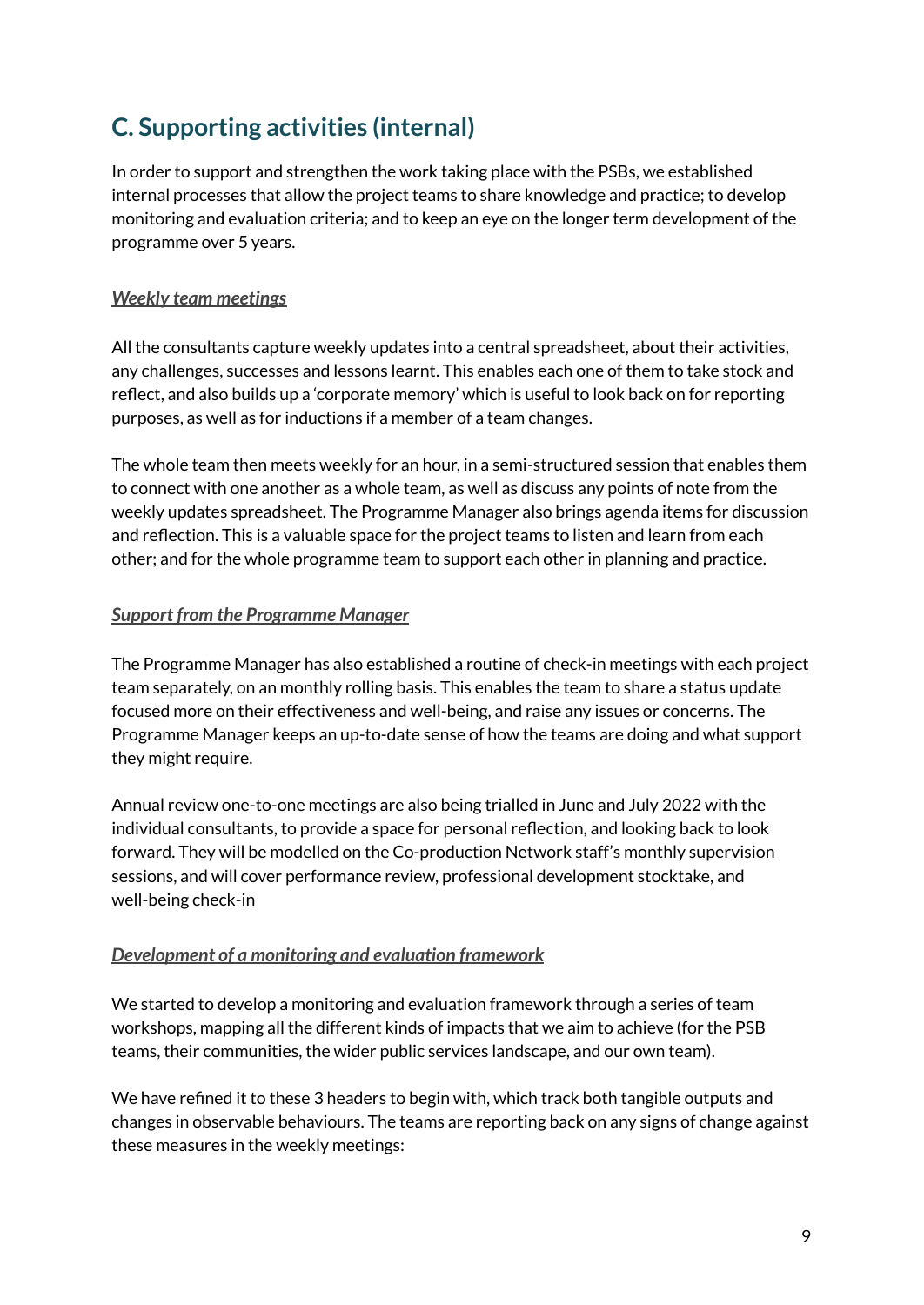#### 1. **Evidence of willingness, understanding and practice of co-production**

We are looking for signs of:

- whether the individuals and teams we are working with have an improved understanding of co-production with stakeholders

- whether the individuals and teams we are working with demonstrate an increased practice of co-production with stakeholders

- whether the individuals and teams we are working with are supported by their PSBs or organisations to undertake this project

#### 2. **Evidence of increased meaningful community involvementin co-productive design and delivery of services**

We are looking for signs of:

- communities being involved, not just engaged ("doing with" rather than "doing to") - whether there is an increase in co-production with communities in PSB projects or workstreams

- whether there is an increase in co-production with communities specifically mentioned in PSB project plans or proposals

- whether there is an increase in involvement and co-production specifically with people with protected characteristics

- improved and new relationships with communities that demonstrate continued co-production (i.e. feeding back to communities on progress, "closing the loop")

#### 3. **Evidence of organisational culture change**

We are looking for signs of:

- whether there is a willingness to work towards co-production at the highest strategic and decision making level of organisations

- whether there is a willingness to work towards co-production at all operational levels of organisations

- whether organisational policies and procedures reflect co-production principles - whether there is an organisational commitment or investment in upskilling all staff and external partners

- whether PSB organisations are demonstrating more meaningful collaboration (i.e. with a focus on shared objectives)

- whether generally PSBs are referring to "us" and "our" (i.e. the PSB as one partnership), rather than their individual organisation within that partnership - whether the PSB officers are empowered to take action without seeking levels of permission and sign off

- whether there is evidence that the culture of the PSB is changing to a more collaborative way of working

- whether (shared) PSB values are the basis for all PSB decisions and how activity is undertaken

The whole programme is informed by constant learning, driven by active reflection. The weekly reporting and meetings capture the incremental changes and small successes. Additional quarterly and semi-annual monitoring and evaluation sessions enable the teams to take a longer view and look for trends that might not be visible at a more granular timescale.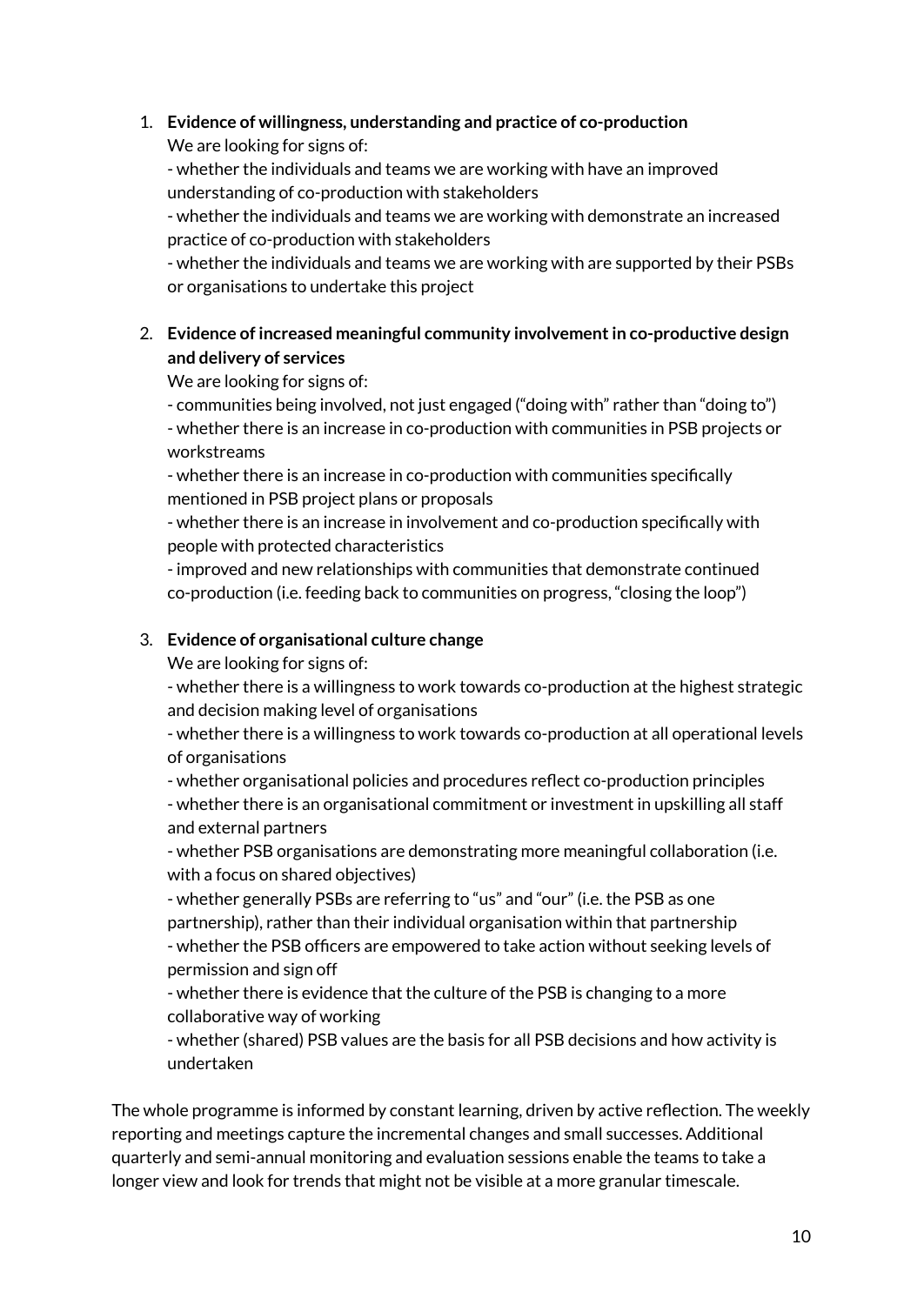#### <span id="page-11-0"></span>*Horizon scanning and forward planning*

In early March 2022, as a marker of the first year of the project, the whole team got together to think ahead to potential challenges and opportunities for the coming year (year 2) as well as the remainder of the programme.

Each project team put together a presentation covering:

- the wider context affecting the PSBs in general (e.g. policy and legislative, economic, social and demographic including Brexit and Covid)
- the potential impact specifically for each cluster
- a "pre-mortem" reflection: projecting themselves to the programme end date and contemplating an imaginary failure, what went wrong and what could be avoided
- forward planning for the coming month, quarter and year and years 3 to 5

The exercise of collating the presentations was reported to be useful, and sharing the pictures from each project team with everyone else led to fruitful discussions and insights, influencing the ongoing planning and delivery of the programme. The team will continue to reflect and plan ahead together at key points.

#### <span id="page-11-1"></span>*Budget tracking and monitoring*

The programme budget is tracked by the Co-production Network director as part of the monthly financial operations for the whole organisation, and reviewed quarterly with the Programme Manager for any insights and decisions.

For example, underspend has been incurred in year 1 due to a longer recruitment time and later start than anticipated (for both PSBs and the Programme Coordinator), and also due to the change in PSBs from Powys to West Wales which left the team inactive for several months. The underspend has been reallocated into:

- an additional project activity to support the Office of the Future Generations Commissioner with the narrative evaluations of the Well-being Assessments (see section F, below);
- increasing the available consultancy time per PSB from 1.5 days to 2.0 days from year 2 onwards.

Full budget details and adjustments are presented in section 5, below.

### <span id="page-11-2"></span>**D. Sharing practice through newsletters and online events**

While we are funded to work hands-on with 3 clusters of PSBs (we call them the "Green PSBs" for short), we are keen for all the other PSBs ("Red PSBs") to also benefit from the programme. We connect with the wider PSB network and we share findings, experiences and lessons learnt,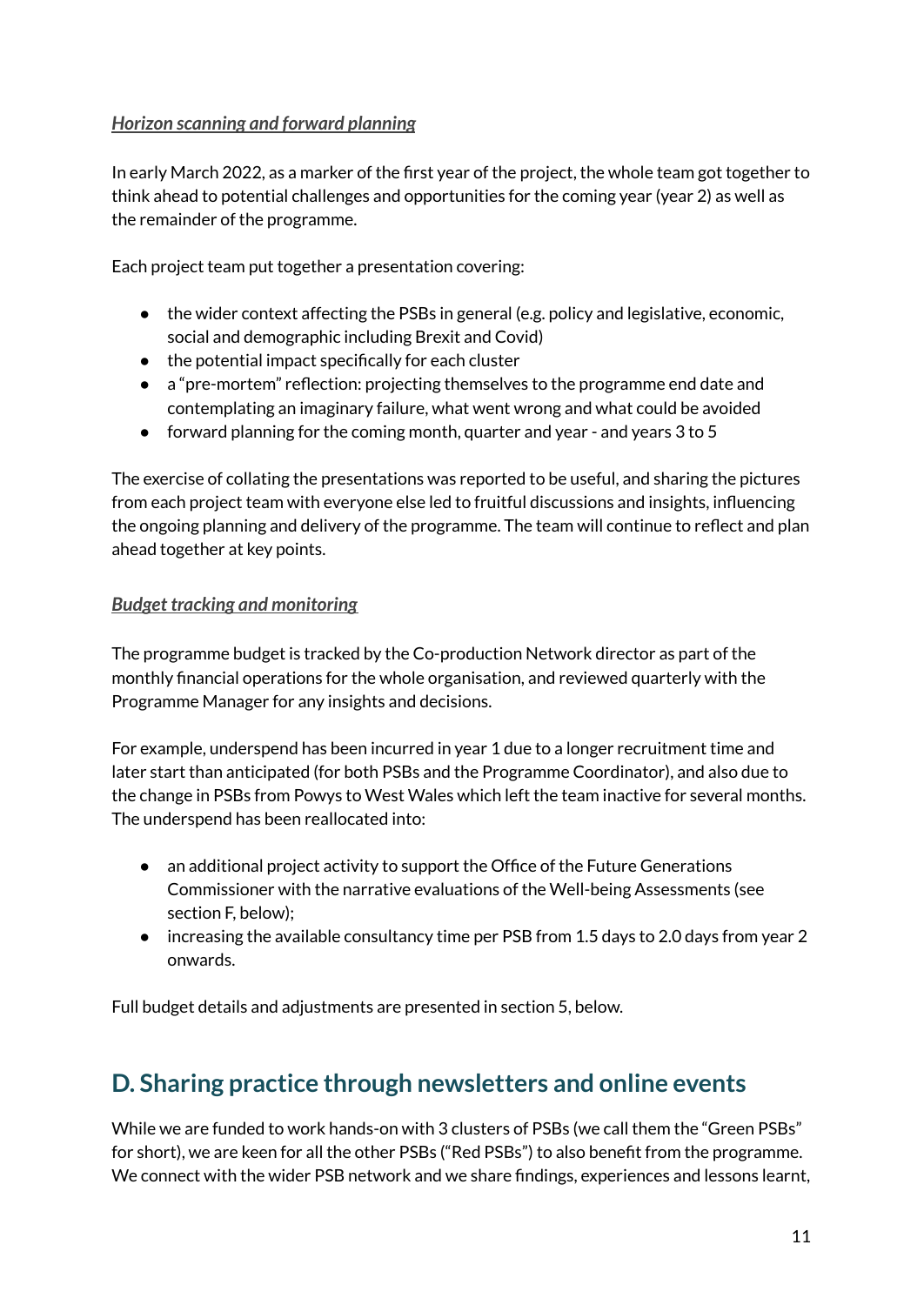through fortnightly "co-production notes" and monthly learning and sharing events. This also fits within the wider context of the Co-production Network's existing cross-sector community of practice, and remit of influencing change more widely across Welsh public services.

#### <span id="page-12-0"></span>*Fortnightly "co-production note" emails*

The "Co-production Notes" are bi-weekly emails that share insights, practical tips and learning from either recent work with the Green PSBs as part of their well-being assessments, or broader co-production considerations and notes on implementation.

During year one, we have issued 25 Co-production Notes. The mailing list currently counts 60 individuals who are mostly PSB officers from the Green and the Red PSBs (and a few other people who have an interest in the content, from the Welsh Government and the Office of the Future Generations Commissioner for example).

We initially produced these mailings on a weekly basis, but the 'open rate' was very low. We hypothesised this could be due to the limited time that PSB officers have available to catch up with these emails alongside their daily work; we switched the frequency to bi-weekly but this hasn't made a significant difference on the uptake.

The e-newsletter could be entirely the wrong format to fit into most PSB officers' schedules, but it is so far difficult to ascertain what would be more suitable. (For example a survey wouldn't return significant responses due to already low uptake,) We are continuing to have conversations, build relationships and try new channels, while maintaining the fortnightly publication for the benefit of those who engage with it.

#### <span id="page-12-1"></span>*Monthly learning and sharing events online*

In the summer of 2021, when the project teams were starting work with the Green PSBs, we planned and delivered a series of fortnightly briefing sessions to support the Red PSBs; and established a timetable for future sessions of learning and practice sharing.

These one-hour-long sessions now take place on a monthly basis. The aim is to provide a reflective space in which to share and listen to both consultants and PSB officers' experiences. To generate interest we plan and promote a programme of topics for discussion. Where relevant, we match the themes to the phases of work the PSBs are focusing on, for example specific engagement elements of the Well-being Assessments, or the publication of the Welsh Government's Future Trends Report. We are also scheduling some knowledge transfer sessions, around elements of the Future Generations Act and co-production training, in order to further develop a robust understanding of co-production and involvement.

Attendance has been lower that we'd hoped for so far (the lowest attendance being 2, and the highest 12). This is probably partially linked with the low uptake on the "co-production note" emails, where event dates and topics are announced. We are testing ways to improve participation by better leveraging a range of communications channels, including: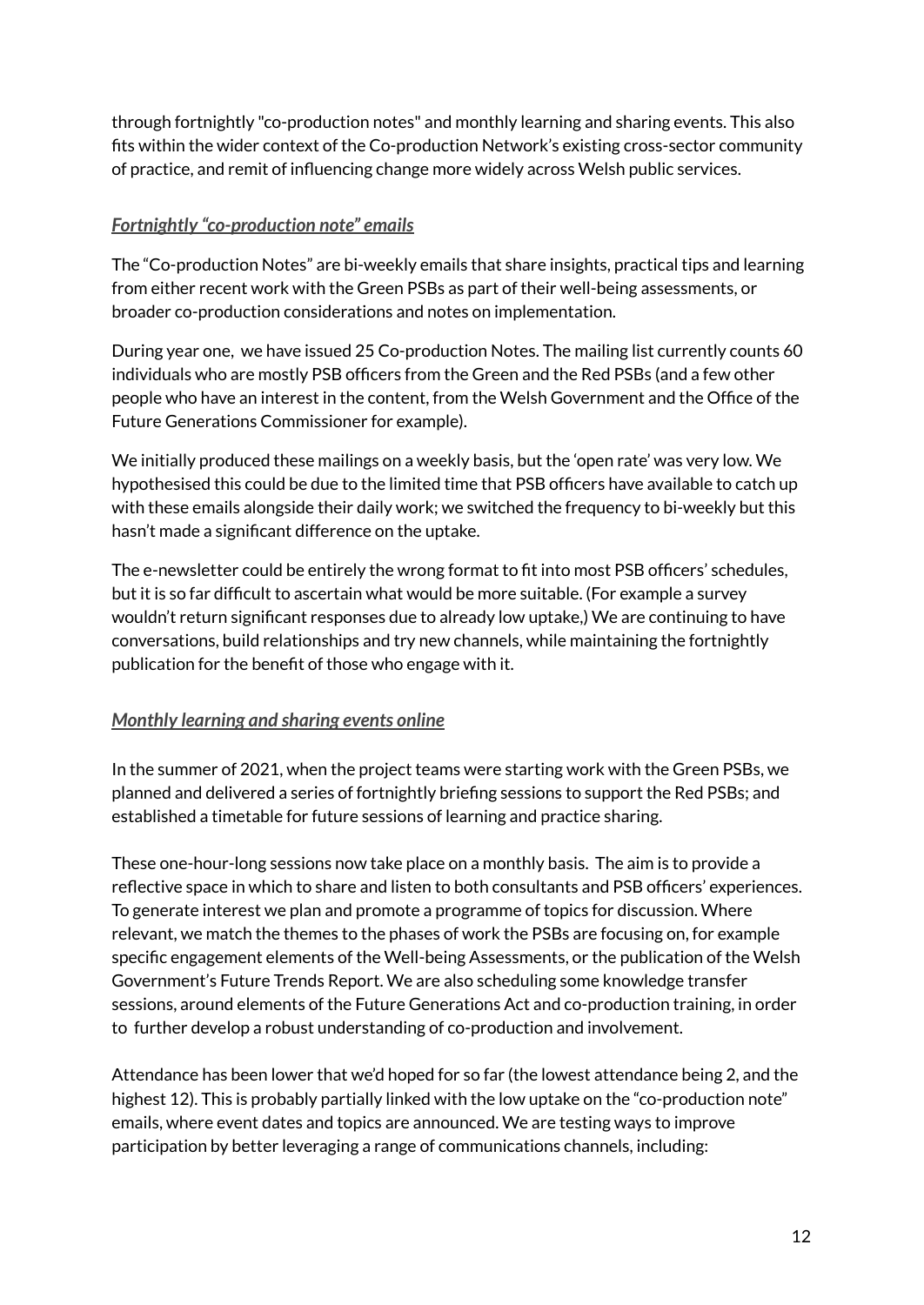- Publishing the event dates on the Co-production Network website calendar
- Promoting the events across social media channels
- Sending calendar markers to the PSB officers registered on the distribution list
- Managing registrations via Eventbrite (instead of directly releasing the MS Teams link to the distribution list), where we can set up automated reminders to people who have registered
- Sending reminders to the distribution list separately from the content of the "co-production notes" (1 month and 1 week before)

We will continue to test and iterate our emails and events, while monitoring key metrics as indicators of success, in order to provide relevant content that supports the work of the PSBs.

#### <span id="page-13-0"></span>*Other events to share with our wider networks*

We also want to share the work we are doing, and what we are learning, with our broader networks beyond the Green and Red PSBs who have joined our distribution list. Now that we have some valuable insights from our first year, we are beginning to publicise them through the following:

● **Co-production Network for Wales #CoproMonday event(March 2022):**

#CoproMondays are weekly 90 minute events for members of the Co-production Network for Wales. The usual format is to offer some facts, perspectives or insights as a conversation starter, then hold a space to discuss and reflect together, and relate the content to participants' own co-production practice. In March the North Wales and Cwm Taf & Bridgend project teams shared learnings from the first year working on co-production and involvement in their PSB clusters.

- **Wales Co-production Week 2022 event(planned, May 2022):** The Wales Co-production Week gathers a programme of co-production and involvement related talks, workshops and events, and is running in the week commencing 16th May 2022. We have booked in a session to discuss and reflect on our first year of co-producing with PSBs, which will be open to members of the Co-production Network as well as the PSBs network as a whole.
- **Gofod3, WCVA's showcase eventfor the third sector (planned, June 2022):** We have booked in to run a session and share our work with attendees from across the third sector at this year's WCVA showcase event.

We will continue to seek opportunities to share this work either in events that we organise, or by invitation to other networks' meetings and events. (See section E below, on linking up with other organisations and networks).

We are also considering developing written pieces for the recently refreshed Co-production Network website (a blog is now available) and other written channels.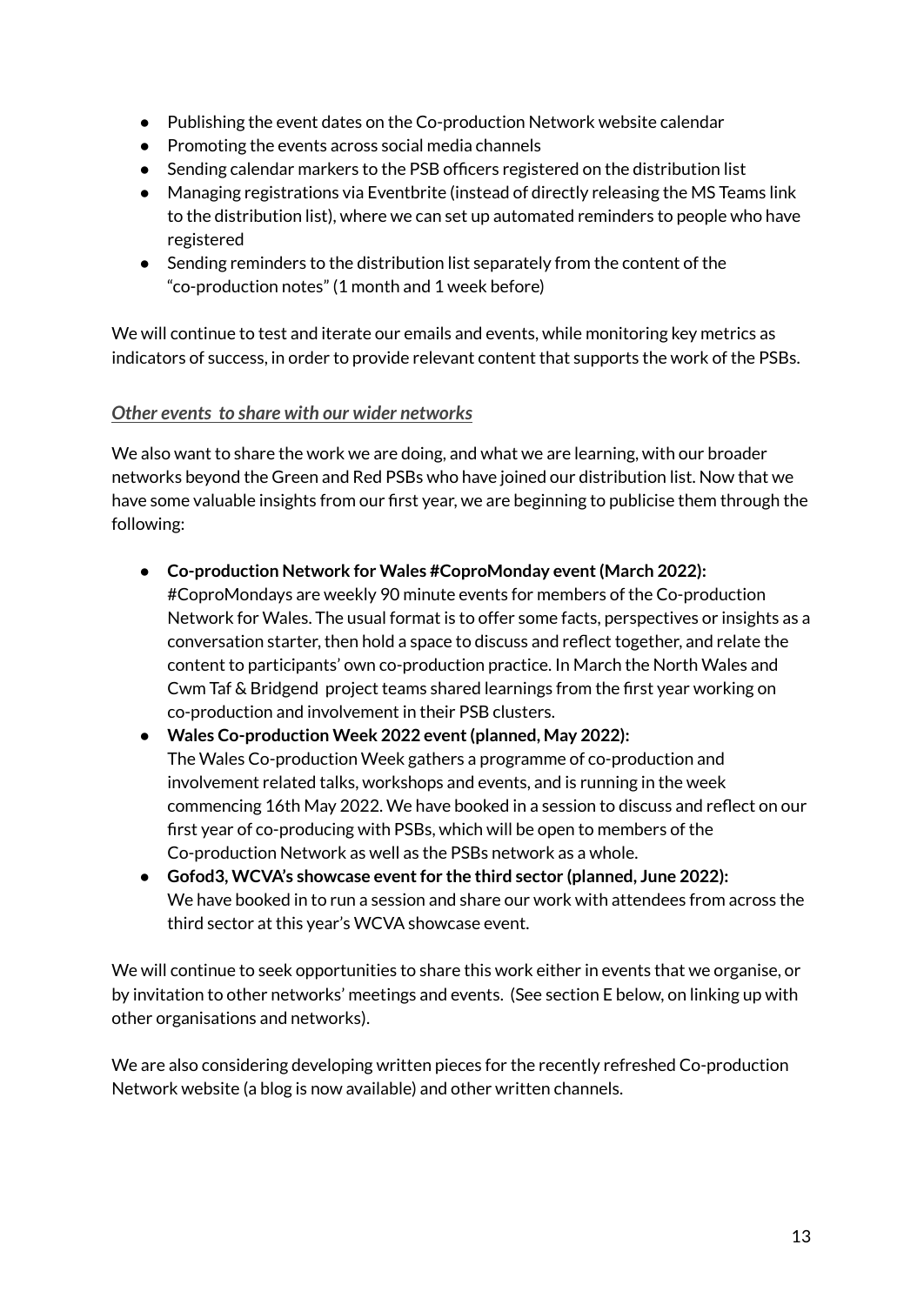### <span id="page-14-0"></span>**E. Linking up with other organisations and networks**

From the early stages of developing this programme proposal, we have been linking up with key partners and critical friends, including the Office of the Future Generations Commissioner for Wales, the Welsh Government team supporting the PSB officers, Building Communities Trust, Tempo Time Credits, Natural Resources Wales, ACE - Action in Caerau and Ely, the Wales Local Government Association, Renew Wales, and the Wales Council for Voluntary Action.

Through the inception and development of year one, we have continued to build relationships and share updates and learning with a number of organisations and networks.

#### <span id="page-14-1"></span>*Programme strategic group*

We gathered a group of people who are interested in keeping abreast of developments in the programme, because they see links with or benefits to their own work, and who are keen to support where possible. This group has no formal governance or oversight role, but is helpful to connect the programme with other organisations at a strategic level. The group meets quarterly for one hour, so it is a light touch commitment but sufficient to keep everyone updated (both on programme developments, and each others' work).

The membership of the group currently includes:

- the Welsh Government (Local Government Partnerships team)
- the Office of the Future Generations Commissioner
- Social Care Wales (Community Resourcefulness Partnership)
- the Welsh Local Government Association
- Building Communities Trust
- Renew Wales

Organisations or people are added to the group organically on suggestion of current members or when we develop a new relationship which we think will benefit.

#### <span id="page-14-2"></span>*Welsh Government Network of PSB Officers*

The Local Government Partnerships team in the Welsh Government supports a network of PSB officers and co-ordinators. We have been invited to contribute to some of their meetings, and to provide updates for the email bulletin.

#### <span id="page-14-3"></span>*Welsh Government PSB representatives*

The membership of the PSBs includes a Welsh Government representative for each PSB, and there is an internal (to Welsh Government) network of officials who sit on PSBs across Wales.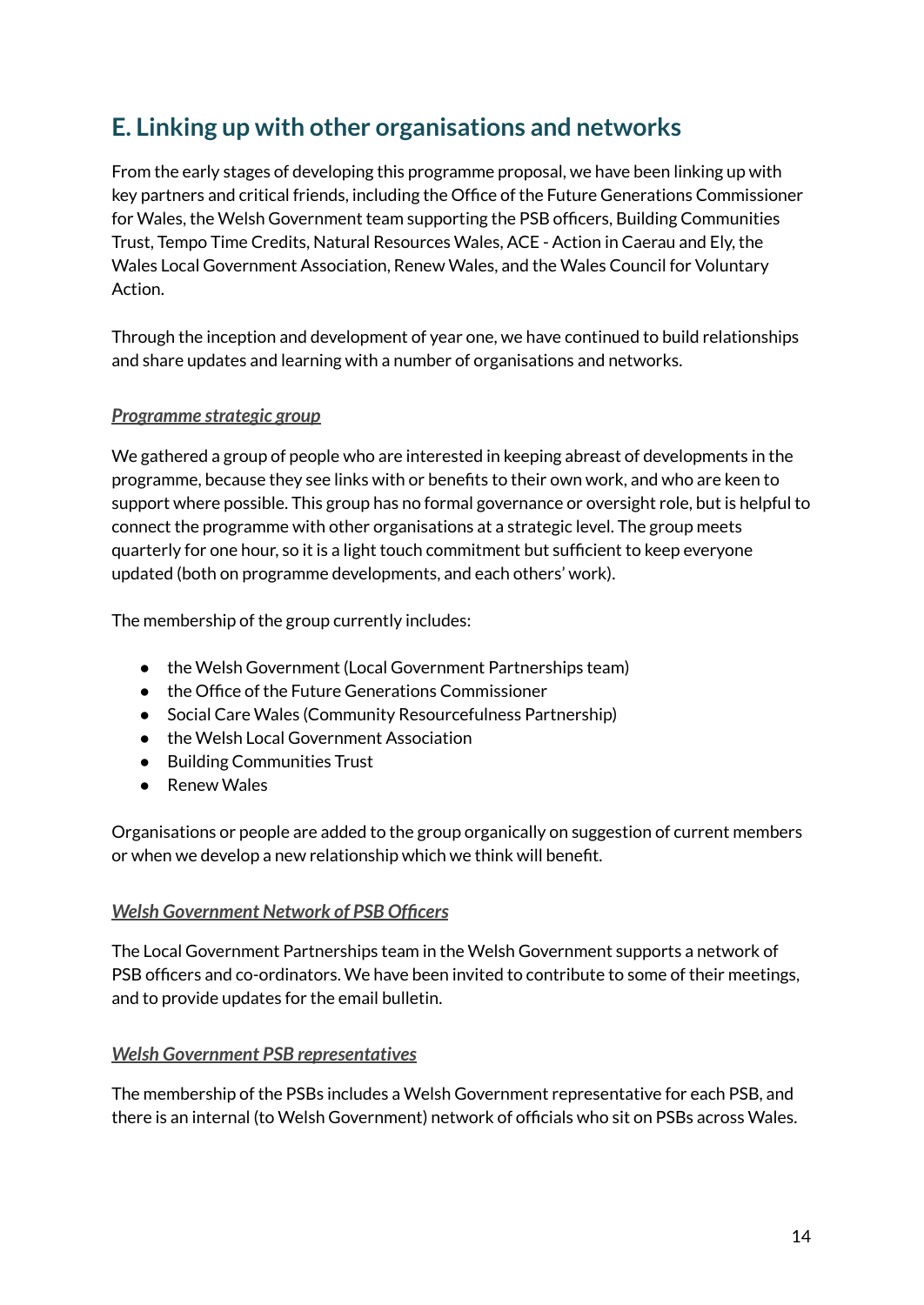We have been invited to attend meetings and provide programme updates in the past year, with an intention to attend future sessions for further updates.

#### <span id="page-15-0"></span>*Community Resourcefulness Partnership*

Social Care Wales (SCW) supports and coordinates the Community Resourcefulness Partnership, in collaboration with Building Communities Trust (BCT), the WCVA and the WLGA. This group of stakeholder organisations was formed during the initial stages of the 2020 pandemic lockdown, to acknowledge and build on the grassroots action emerging from communities. This is an area of work complementary to the PSBs programme and the broader Co-production Network activity, and we have been keeping abreast of developments through informal contact with the key organisations, and through supporting the organisation of joint events in late 2021.

The partnership is currently developing its strategic plans for the future and the Programme Manager has been invited to join the CRP steering group, to support and shape its work, in light of the PSBs co-production and involvement programme.

#### <span id="page-15-1"></span>*Office of the Future Generations Commissioner for Wales*

The Co-production Network for Wales is connected with the Future Generations Office through several formal and informal channels, and in the context of this PSBs programme, we have been updating the team on progress and connecting with their new structure of Public Body Points of Contact.

We proposed some support to the Office's team with reviewing the learning from the Well-Being Assessments. (See next section F, on additional programme activities).

### <span id="page-15-2"></span>**F. Additional programme activities**

We held conversations with the Office of the Future Generations Commissioner about the feedback the Office is providing on the Well-being Assessments; these have been the main focus of the PSB teams we have been working with this year due to the statutory obligations and deadlines involved. The Office's feedback focuses on highlighting good practice, and providing advice and guidance on moving from the Well-being Assessments to the drafting of well-being objectives and the development of Local Well-being Plans.

There is no statutory requirement or guidance which states that the Well-being Assessments must include a methodology, or report on innovative approaches and lessons learnt.

However, while this round of Well-being Assessments does not yet see PSBs operating in a fully co-productive way, progress has been made in terms of the quality of meaningful engagement and involvement. It would be valuable for the innovation, experimentation, ambition and embedding of the Sustainable Development Principles that have occurred in the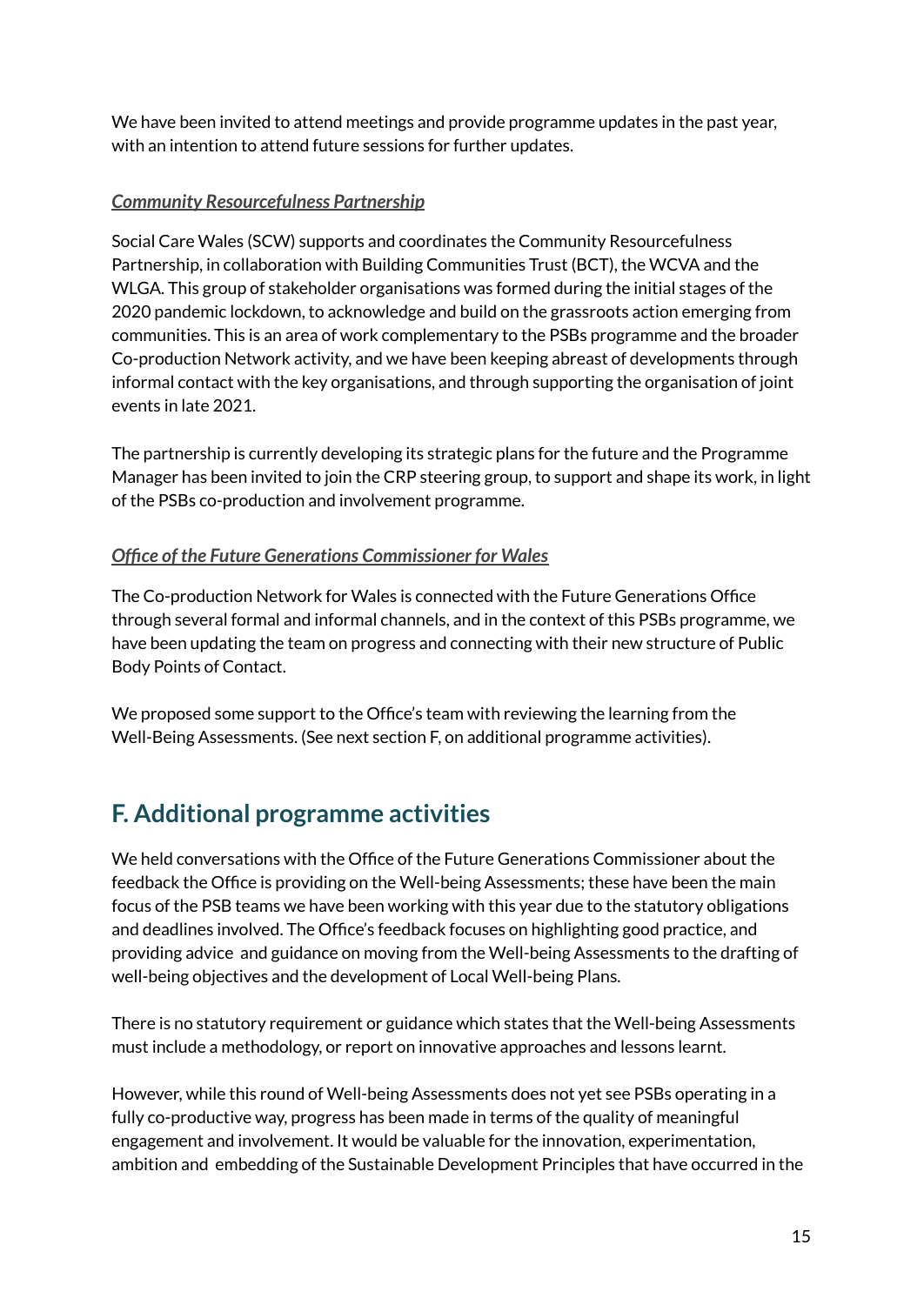undertaking of Well-being Assessments across Wales to be appreciated and understood. Acknowledging and validating this progress will contribute to maintaining momentum, sustaining morale, and generating more meaningful advice and guidance.

Our consultants have designed a narrative-based evaluation process, to run in addition to the Office's feedback process. It is optional and has been offered to all the PSBs on a voluntary basis. Three have taken up the opportunity: Carmarthenshire, Wrexham, and North Wales as a cluster.

The process involves semi-structured interviews held by co-production consultants from our project teams, in collaboration with representatives from the Future Generations Office, to offer a space for reflection and for capturing the "how" of the PSBs engagement (alongside the "what" which is reported in the Well-being Assessments). The aim is to explore the experiences of the PSB officers, and to provide a safe space to reflect on the successes and challenges, to support the continued development of innovative best practice.

Outputs of the narrative-based evaluation will be:

- reflections on the ways in which PSBs have been facilitating meaningful involvement and moving towards co-production;
- advice and guidance on how PSBs can build continued progress through the drafting of well-being objectives and the development of Well-being Plans;
- co-production and involvement criteria (what we are looking for) for future reference.

We have been able to propose this additional activity which wasn't in the original programme plan, as we had some spare capacity due to the switch between Powys and the West Wales cluster. Our project teams took the opportunity to reflect on what would be useful support and input given the spare capacity we had available.



# <span id="page-16-0"></span>**3. What we've learntin year one**

We present below the key learning points from the individual project teams and clusters (except for West Wales as work is about to start properly in the coming weeks), in addition to emergent themes that apply across the programme as a whole.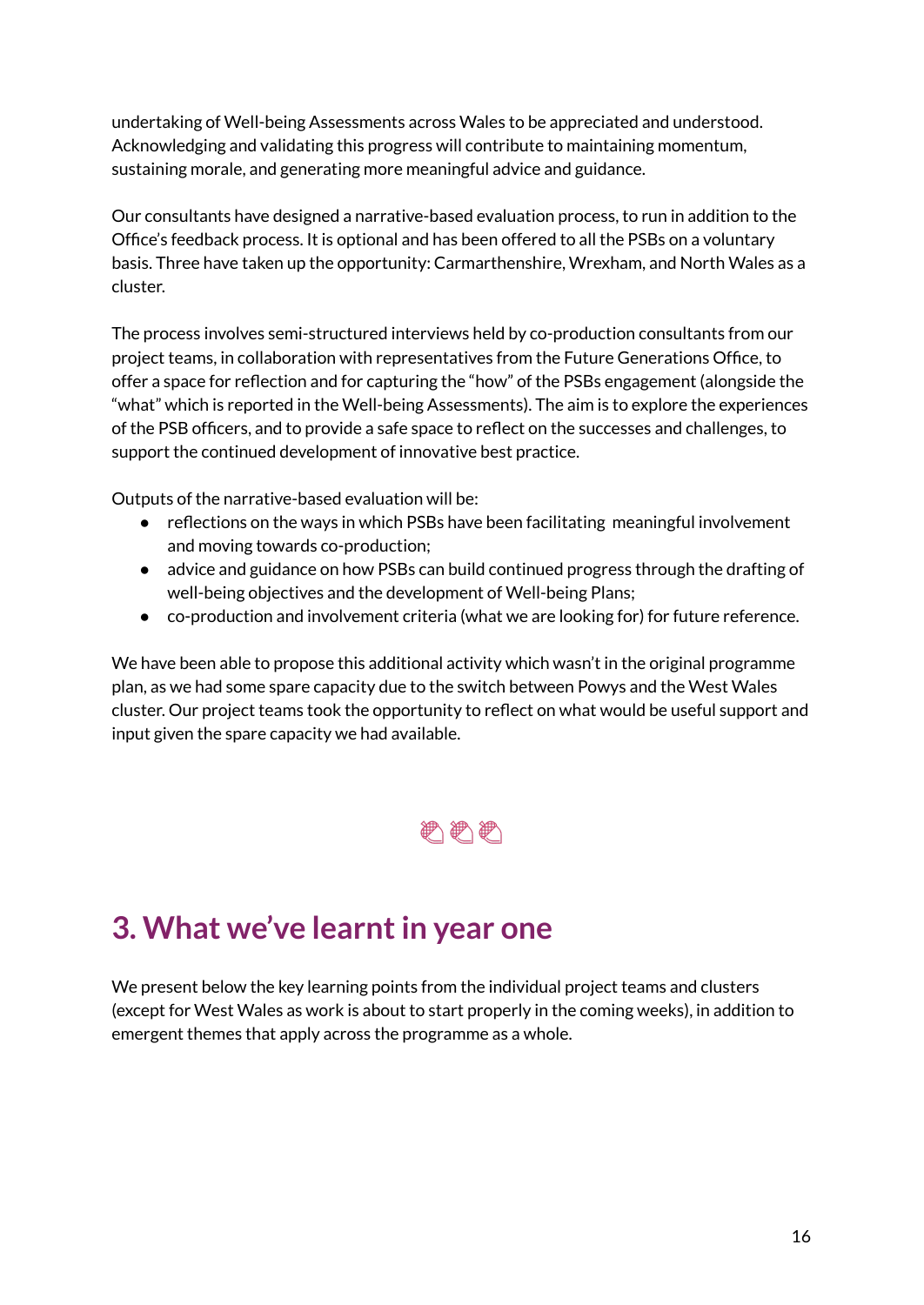## <span id="page-17-0"></span>**A. North Wales**

*"Smallsteps can lead to larger impacts" ~ Mike Corcoran, Suzanne Iuppa*

We have dedicated time to building relationships and earning the trust of individual partners one by one, gradually helping them to come together as a cohesive partnership - which is a prerequisite for them to think about co-production in a strategic way.

Through the use of the existing Research and Insight Partnership (RIP) collaborative meetings, we have facilitated increased partnership working, and suggested a rotating Chair and note taker to share ownership of the meetings. The RIP is now established as a place to share good practice, data - including data pertaining to groups with protected characteristics - and insights across the cluster area. We have suggested an Agenda to look at 6 themes identified as key in North Wales (including engaging young people) over the first 6 meetings, with a view to then seeing if we need to change these themes.

Now, there is talk of a North Wales Engagement Network being established across the cluster, instigated by Betsi Cadwaladr University Health Board. This will be another place where we can work together for co-production.

Small projects with good results are excellent talking points. This could be one consultation, or an engagement survey done well. From the small examples of co-production we have shared with them, the RIP partnership saw a way they could start working together.

We can now point to many examples of the values of co-production having a direct influence on actions and activities all over North Wales (on a small, but meaningful scale). Confidence and ambition are growing, and a supportive infrastructure is emerging.

#### **Key points of learning:**

- An asset-based approach means starting from where you are (and giving yourself the time to develop from there).
- Small changes can accumulate to deliver large impacts.
- If the infrastructure to work together is not in place between partners then a large-scale culture shift towards co-production and collaboration simply can't happen. It's an essential upstream investment.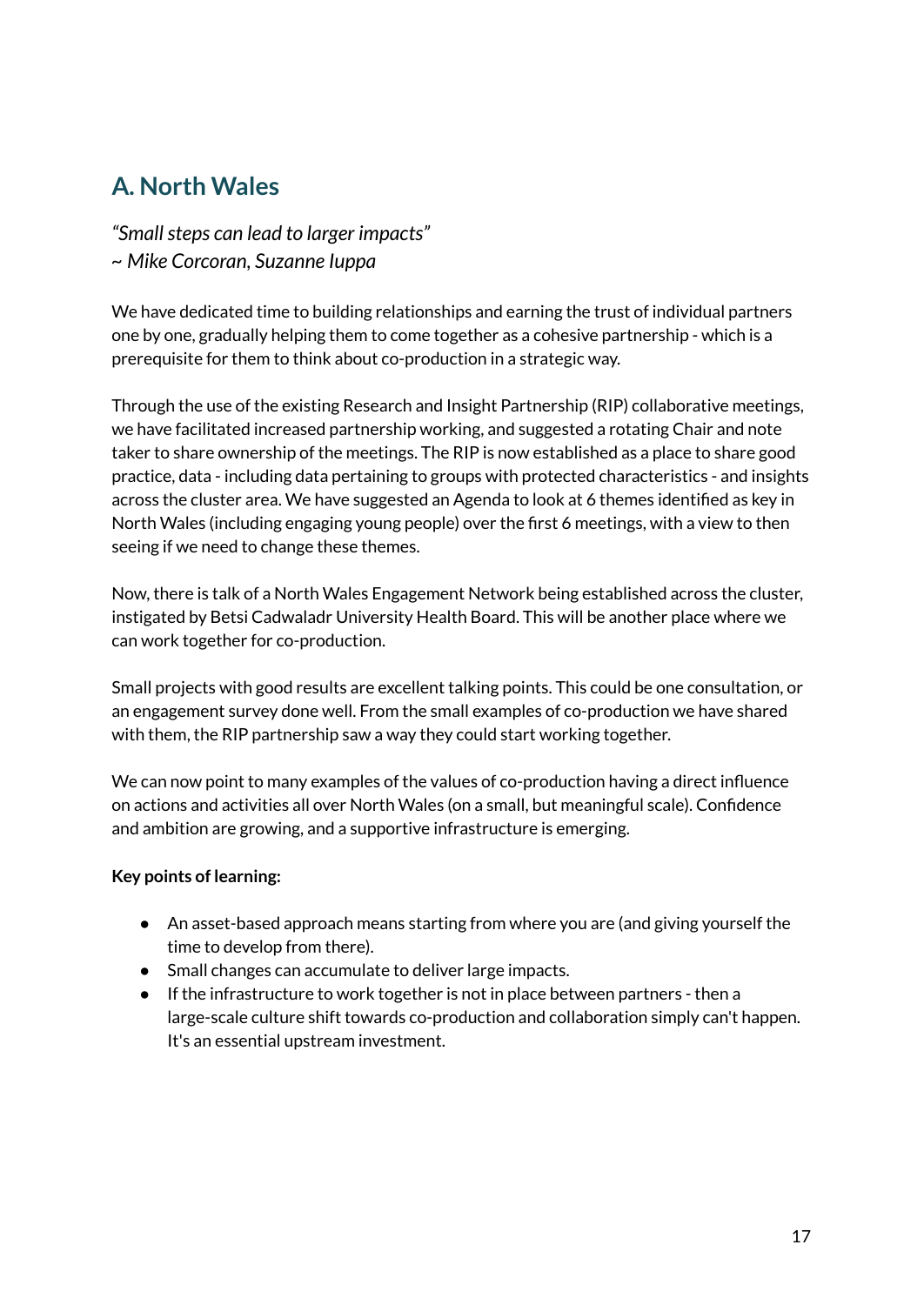## <span id="page-18-0"></span>**B. Cwm Taf & Bridgend**

*"Have the right infrastructure in place and build relationships" ~ Rae Baker, Jenny Mushiring'ani Monjero, Andrew Diggle*

The PSBs originally accepted our proposal for two workstreams to support their co-production journey over the next five years: one focusing on the Well-being Assessments in year one, and one maintaining the long-term view of the 5 year development. During year one we got a sense that the long term nature of the five year programme was lost, and all the focus and resources were given to the one time-pressured element (the Well-being Assessment). It is difficult to keep an eye on the long-term when there are strong short-term pressures.

The PSB co-ordinators, along with their Cwm Taf Morgannwg Regional Partnership Board (RPB) colleagues, launched a "100 Days of Engagement Framework" as a strategy for co-designing both the PSB's Well-being Assessment, and the RPB's regional Population Needs Assessment, with members of the communities in which they operate.

But a number of capacity issues were present within partner organisations and the regional workforce, which delayed the implementation of actions within the preparation stage. This meant that the Community Action Group (CAG) overseeing the process, did not formally launch until 40 days into the 100 day process. Once the CAG was established, activity continued to progress at a much slower pace than anticipated. Although some great engagement activities were carried out with seldom heard parts of the community, feeding in useful data to the PSB and the RPB reports, it remained difficult to develop and gain partner buy-in. Much more could have been achieved with the right infrastructure, buy-in, and planning.

The project team and their PSBs contacts are still going through the "forming" (discovery phase, getting to know one another's ways of working), and "storming" (experiencing challenge and push back, overwhelm and frustration) stages of group development. Our project team are taking the opportunity brought about by the change in team composition to set fresh parameters and boundaries; the relationship seems to now be turning a corner. Establishing working relationships is a normal part of the project process and can take time. Resolution on this challenge is ongoing, but there is evidence of learning and building on what has been done so far; this aspect of the PSBs' ways of working will form a significant workstream in year 2.

#### **Key points of learning:**

- $\bullet$  Conflict is a normal part of transformation, and things will not always run smoothly; any process of this kind should be seen as a learning process, that has the freedom to evolve at its own pace.
- Relationships and the ways in which PSB infrastructure facilitates delivery is a common barrier to progress, evident in PSBs across Wales.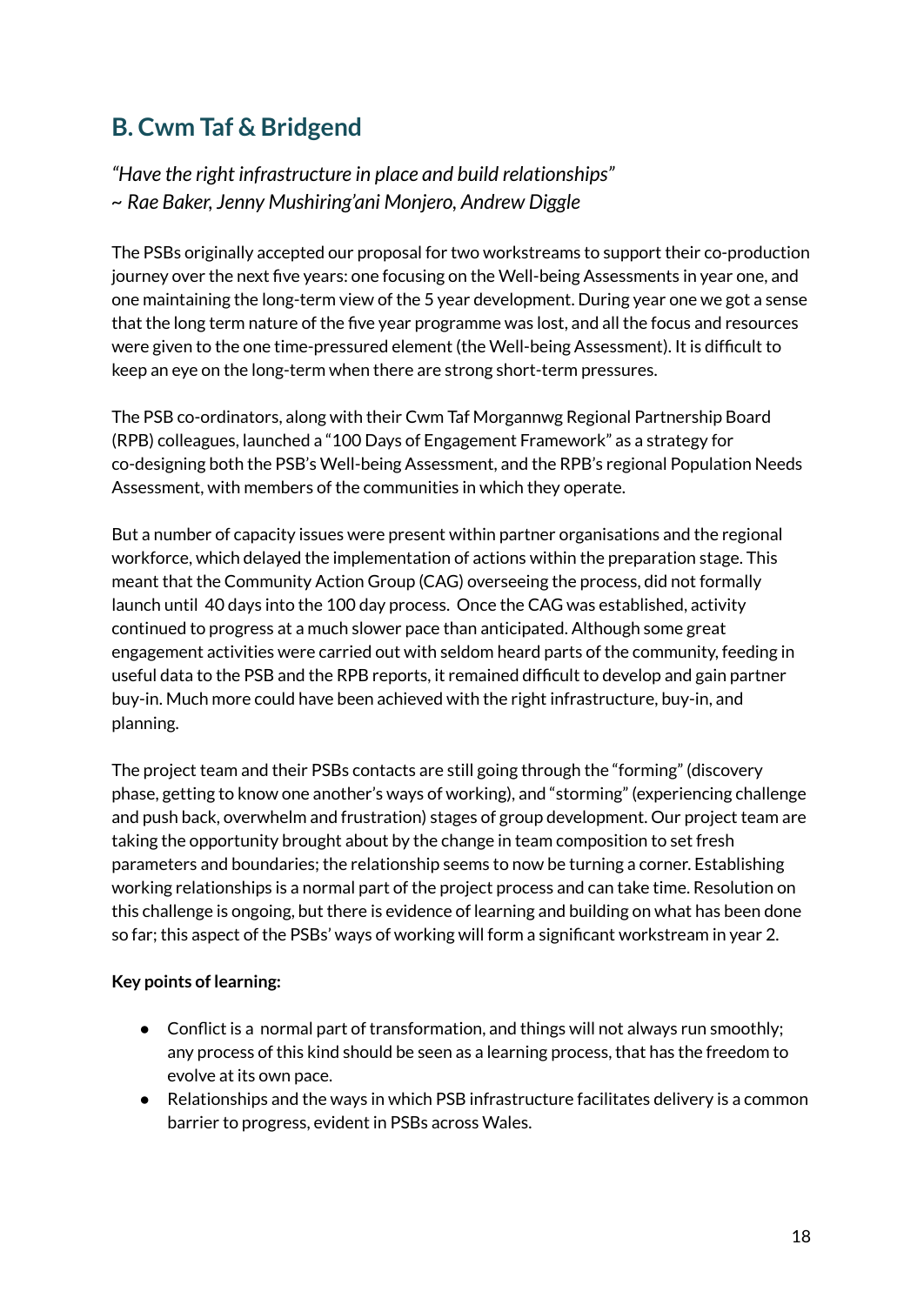## <span id="page-19-0"></span>**C. Powys**

*"Buy-in at a senior level is essential" ~ Vikki Butler, Roxanne Treacy*

Whilst we had received assurances via the original programme application (expression of interest and informal interview) that the Powys PSB members were in agreement to engage with the process and work with us, it emerged that there was a lack of buy-in at senior management level within the Local Authority who were leading on the PSB's work, which affected working relationships with all the PSB partners.

We noticed early on that active and positive partnership work wasn't happening across the PSB, and PSB partners outside of the Local Authority were not dedicating their own resources to the PSB's activities. Local Authority PSB members and staff stated that they wanted external partners to participate, but didn't appear to communicate or operate in a way that enabled this to happen.

For our project team, the first few months felt like a constant clarification and negotiation process, with what we perceived to be a lack of appreciation of the support and expertise being offered on a fully funded basis. Despite clarifying and reiterating what support we were providing to the PSB as part of this programme delivery, senior management expected us to do the work for, rather than with, the PSB staff team. As a result, the PSB officers were not properly resourced or empowered to engage meaningfully with the programme, and were unable to make decisions pertaining to our work. The lead contacts were named rather than dedicated officers of the PSB, and this programme was perceived as an additional burden.

When the Local Authority informed us that they wished to step down from the programme, citing lack of capacity and Covid-related pressures, it became apparent that they had not consulted with other PSB members before deciding to end their involvement; nor did they inform other PSB members before they notified us.

Buy-in and commitment to a co-production approach is essential at a senior level, and this purpose should be clearly communicated and agreed with partners and stakeholder organisations that will be involved. Collaboration is a prerequisite for effective engagement with citizens and communities across a public board such as a PSB, and Powys PSB members must be able to engage with one another as a partnership. Our work as part of this programme could have begun to address this, but the opportunity was withdrawn before we could start.

#### **Key points of learning:**

- There must be active communication and partnership working, with a clear decision making structure, so that collaboration supports engagement and co-production.
- Management systems that don't allow for autonomy and decision-making within a defined role, inhibit progress.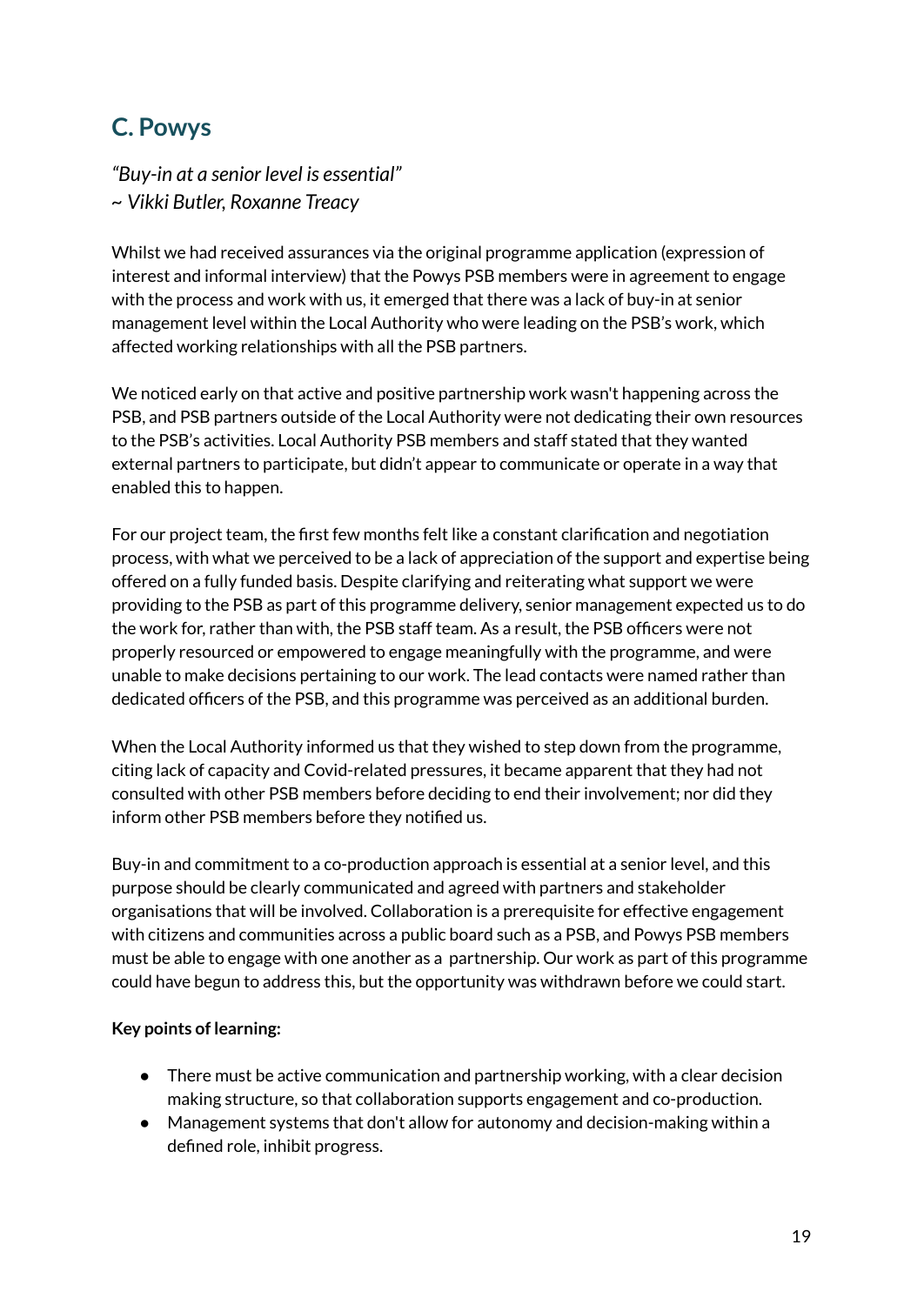### <span id="page-20-0"></span>**D.** Overall themes that emerged in year one

Across the programme, our consultants encourage the PSBs they are working with to regularly reflect on their co-production journey as an approach to continuous improvement. We often use the Plus/Delta rapid evaluation tool: what went well (plus) and what could be improved (delta). Our project team consultants use this technique themselves on a regular basis, as part of the weekly written reflection and team meetings.

Below are some of the themes that have emerged from our project team reflections, that apply across their PSBs and custers.

#### <span id="page-20-1"></span>*Growing the understanding of co-production and involvement*

Across PSBs there is still a limited understanding of co-production and involvement, and what it looks like in practice.

We offered some co-production briefing sessions to the PSB officers network supported by the Welsh Government, in very early 2021 (prior to the start of this programme), hoping to instil some foundational concepts before they started their Well-being Assessments. However, given the complexity of the contexts they operate in, and the time pressures they have been under, our interventions have had a limited effect.

Learning from our Green PSBs specifically, it has been a challenging year due to the ongoing pandemic and other service delivery pressures. They have had to adapt quickly to online provision, with little time to plan and consider what approaches would work for them and their communities. This has resulted in a one-size-fits-all approach of utilising digital platforms such as Teams and Zoom for engagement, and traditional forms of communications such as surveys and emails. There hasn't been a lot of time, or headspace, available to consider a genuinely co-productive approach as well.

To a greater or lesser measure, our three project teams have all had to clarify boundaries with their PSB teams, who initially expected them to do the co-production work for, rather than with, them. The message that we have been sharing from the first, that our role is to accompany and support, and to build capability and confidence within their teams, bears repeating often for it to land - even when it is accepted in theory, in practice additional capacity is at the top of PSB teams' wish lists, and the hope that the project teams can shoulder some of the load.

A solid co-production and involvement practice isn't something that needs doing in addition to the usual workload, but is an approach that will facilitate the delivery of planned engagement and involvement (including helping PSBs meet statutory obligations). This isn't fully understood yet and will form part of the focus in year two.

Further co-production training will be delivered in June for members of our PSB learning and sharing network (Red and Green PSBs); reiterating the message now that they have seen some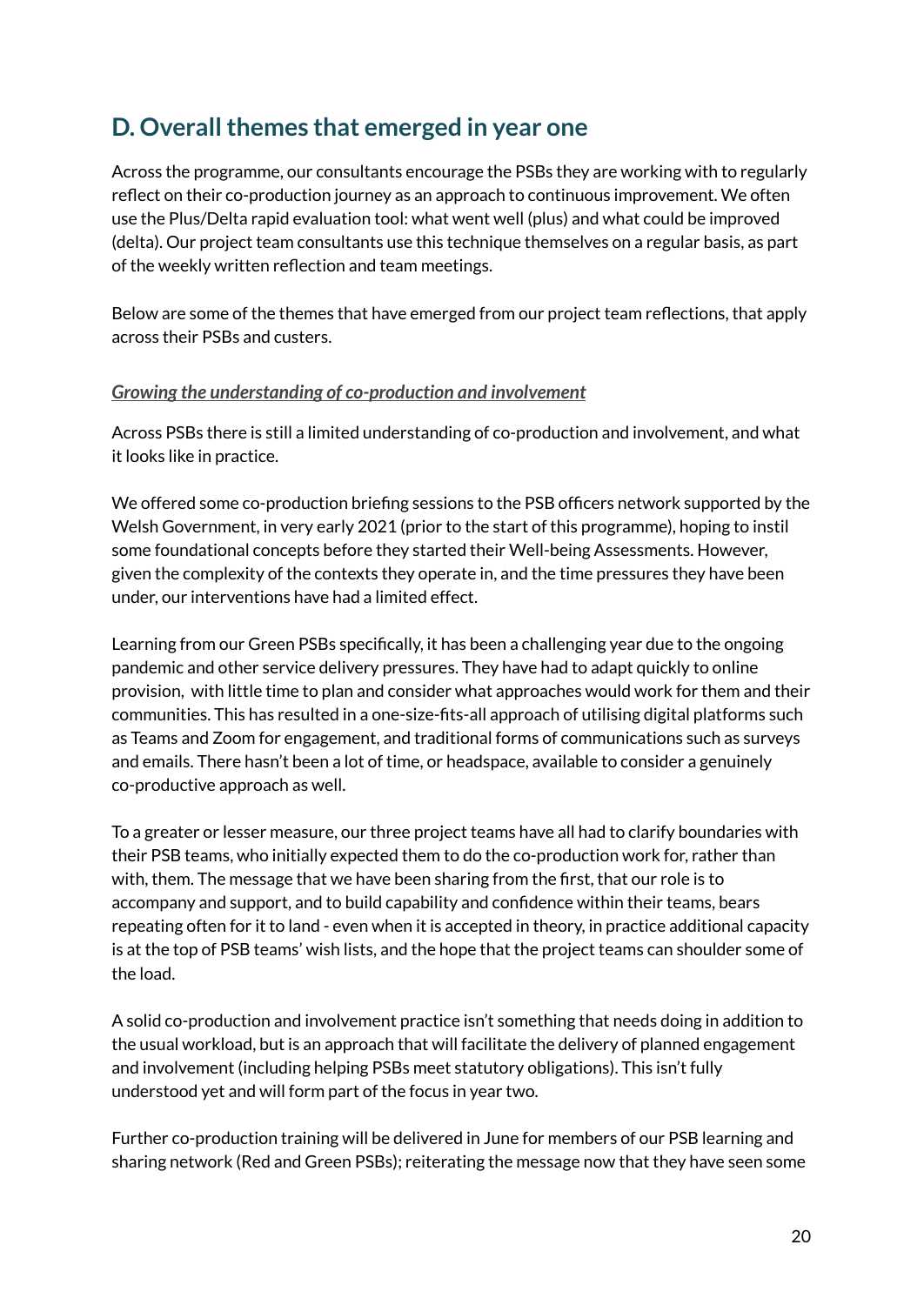practice first hand may enable the message to land differently. The session will cover the theory and practical examples again, and will aim for a shared understanding of co-production and involvement to underpin the development and implementation of the PSBs' Well-being Plans.

#### <span id="page-21-0"></span>*Establishing robust collaborative working as a prerequisite for co-production*

Although each PSB presents slightly different situations, the three project teams have all raised thoughts with regard to partnership working. Whilst the expressions of interest to be a part of the programme had stated that they were all working well in partnership across their PSB members, the reality encountered by our consultants varied.

Information is provided by PSB members to other PSB members through reports and updates. There is little evidence of communication, sharing of information, and partnership working between meetings: members get together to report back and share updates, then go their separate ways until the next meeting. Building stronger collaborative relationships that run through the work of the PSBs as a constant would be beneficial; this requires some deliberate infrastructure changes such as networks of shared practice and space for collective reflection.

Due to their perceived capacity, there can be an over-reliance on Local Authorities to manage and complete the necessary work of the PSB; this imbalance means that workload as well as power are distributed unevenly across the PSB, which isn't conducive to collaborative working. In some situations, inequality in member relationships, poor communication between PSB members and practicalities - such as IT systems used by different organisations - have been impeding collaborative working.

Partnership working with external partners could also be improved, for example with Regional Partnership Boards. In one of the project areas the PSB and RPB joined forces to undertake their Well-being Assessment and Local Population Needs Assessment; while this required them to navigate some initial challenges, the aim was to reduce consultation fatigue in communities from duplication of engagement. This approach will continue to be explored.

Effective collaboration relies on both systems and behaviours. While it may seem that focusing on establishing good collaboration is far from our stated aims of working on co-production and involvement, effective partnership working is the foundation on which to build meaningful shared engagement, and starting to weave the co-production values through the work. A large part of year one has been dedicated to building relationships and trust with and between PSB partners, in order to support them to come together as cohesive partnerships. This focus will run through year two, with an expansion into engagement and involvement.

#### <span id="page-21-1"></span>*Planning in sufficient resources(time and skills) for co-production and involvement*

The PSBs have limited resources to undertake their engagement obligations, and this has a strong impact on their ability to adopt co-production and involvement approaches in their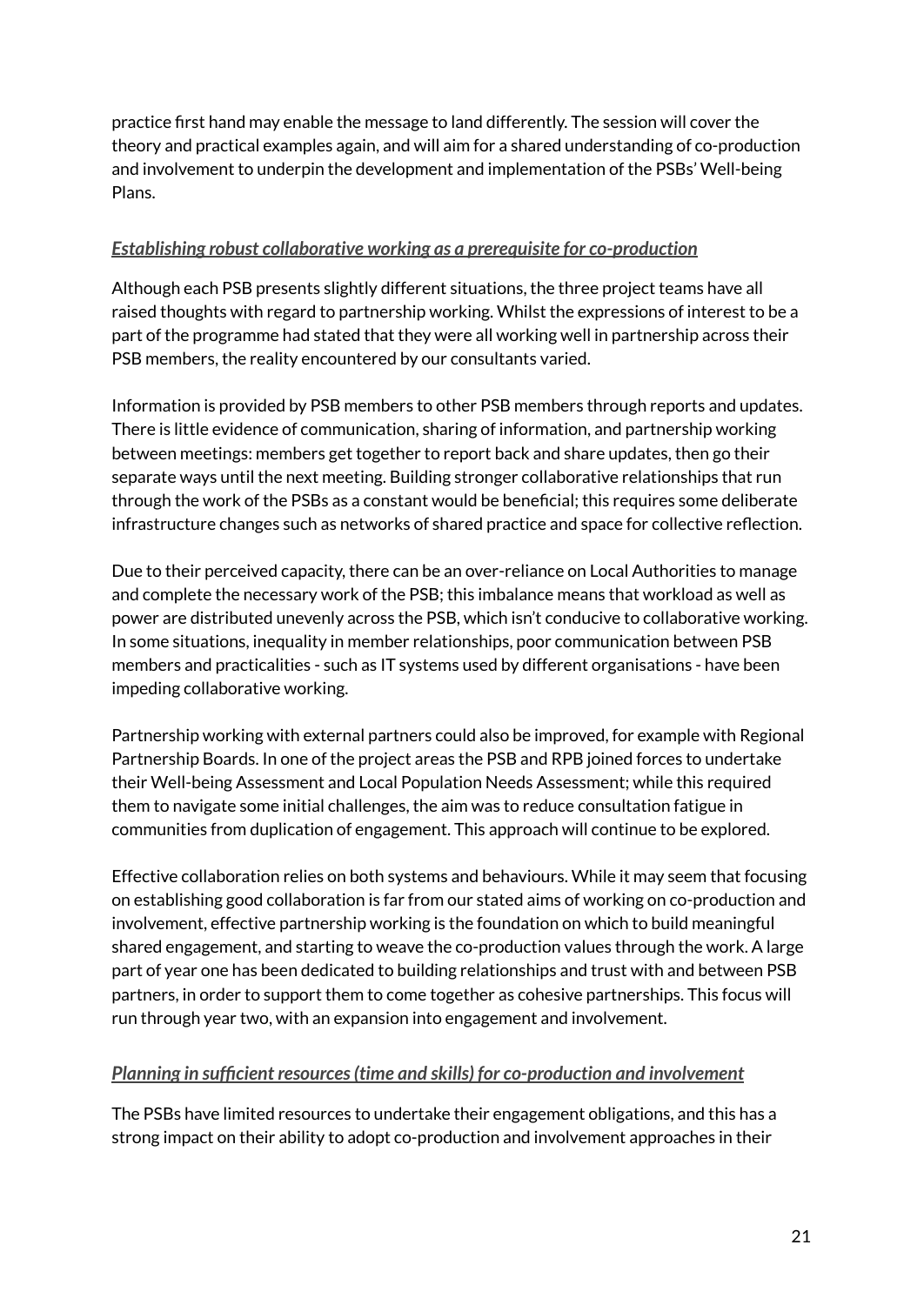work. In some PSBs there are named, but not dedicated, PSB officers: their work on PSB matters is in addition to their usual duties, and is commonly considered a burden.

Time is their biggest limiting factor and it is understandable that they turn to our project teams with the expectation that we will add capacity by shouldering some of the engagement load and "doing for" them. In reality, we aim to add capacity through a solid understanding that co-production and involvement is about how you do what you do, not an extra workload; and through leveraging the underrecognised resources in their communities, by developing trusted relationships. With the scarcity of time and attention that the PSB teams are experiencing, this message has not fully landed yet and we are continuing to reinforce this and demonstrate it in action.

Across the board, the focus of the PSBs has been the Well-being Assessments in the past year, with all of their capacity and resources directed at the completion of this task. The result has been an inability to fully engage with the programme and consider longer-term co-production plans outside of the Well-being Assessment work. With the PSBs starting to move from the assessment phase into developing their Well-being Plans, our project teams are encouraging them to reflect on their co-production needs and opportunities on a longer term basis.

Another issue, linked to infrastructure, governance and decision-making processes, is that PSB officers in general tend to experience a lack of empowerment. The length of time it takes to make a decision, due to seeking sign off and approval from the body they represent, slows progress - and adoption of innovative approaches - considerably.

Finally, there are some gaps in skills and capabilities with regards to the design and analysis of meaningful engagement with a diversity of audiences, let alone co-production and involvement (with the shared decision-making and relationship building that these entail). In some areas dedicated engagement officers have been developing good practice which feeds into the work of the PSBs, and which requires only deepening and fine tuning to transform into co-production and involvement; but in others, a number of assumptions are leading to these roles being severely under-resourced, and basic engagement being poorly carried out. Combined with the lack of recognition of the importance of allowing sufficient time for engagement planning, this leads to poorly designed, and executed, engagement. Qualitative surveys for example can be considered to constitute sufficiently robust engagement, and engagement skills are thought of as being simple to pick up without any formal training and experience. As a result, poor survey design leads to low response rates and ineffective analysis, and officers rely on only one of two engagement channels to cover the breadth and depth of their communities. Penetration is low and the results fall short of being fully representative. We aim to improve the understanding of what data is needed and why, and build skills around different ways to collect it from a range of communities, in order to lead into deepening relationships and the possibility of co-productive conversations, especially with traditionally under-represented audiences.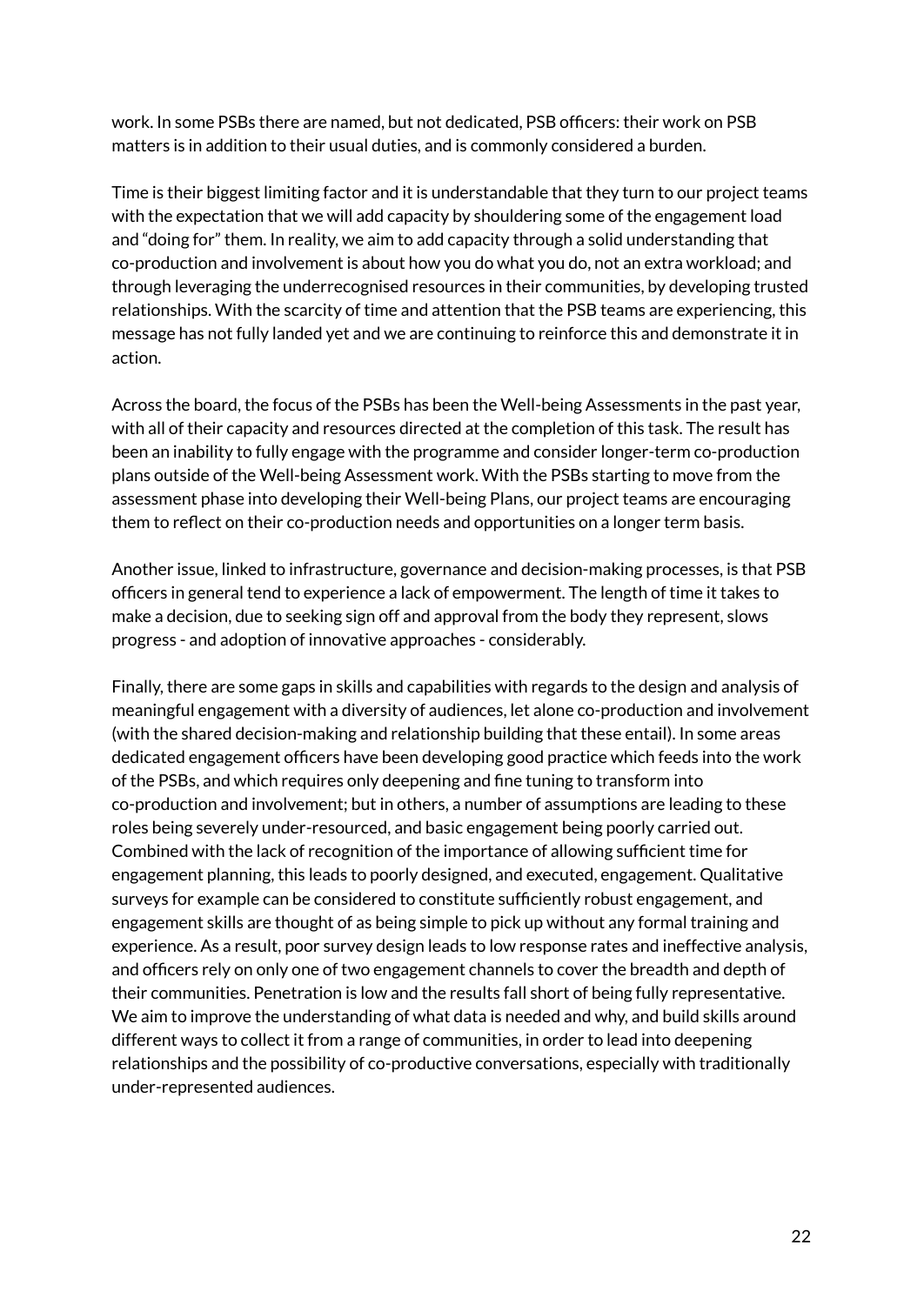#### <span id="page-23-0"></span>*Positive trends developing across PSBs*

In year one our project teams have been building relationships with the PSBs, developing their understanding of the PSB partnerships, identifying the challenges of their respective project areas, and immersing themselves in the PSB working culture generally. Despite the challenges described above (and these themes are common in the picture of public services across Wales), there are also a number of positive changes and signs of progress to highlight:

- the ways in which PSBs have adapted to working virtually and through digital channels during the pandemic;
- a willingness to try more innovative engagement practices as part of the Well-being Assessments (e.g. 100 Days of Engagement, Hackathons);
- establishing frameworks to enable collaborative partnership working (e.g. regular newsletters, rotating meeting chairs on Regional Insight Partnership boards, etc.)
- an appetite for adoption of co-production and involvement in principle.

While we aren't underplaying the magnitude of the challenges, there are also seeds of positive practice, behaviours and attitudes to build on in the remainder of the programme.



# <span id="page-23-1"></span>**4. Risks and challenges**

The programme team recently held a horizon scanning session to consider potential risks and challenges to the programme over the next 4 years.

Alongside their own experience, learning and analysis, the team considered the *[Picture](https://www.audit.wales/sites/default/files/publications/POPS-2021-Eng.pdfhttps://www.audit.wales/sites/default/files/publications/POPS-2021-Eng.pdf) of Public [Services](https://www.audit.wales/sites/default/files/publications/POPS-2021-Eng.pdfhttps://www.audit.wales/sites/default/files/publications/POPS-2021-Eng.pdf) 2021 Report* from Audit Wales for an understanding of the wider context that the public services are operating in. The report summarises key trends in public finances and sets out some of the key issues for future service delivery, including key challenges and opportunities for public services in the coming years.

## <span id="page-23-2"></span>**A. Risks and challenges for the PSBs**

Factors in the broader public services context we need to be alert to that emerged from this discussion:

● The (as yet unknown) long-term impacts of Covid-19 (on the economy, on service security, on physical and mental health, and the risks of future waves).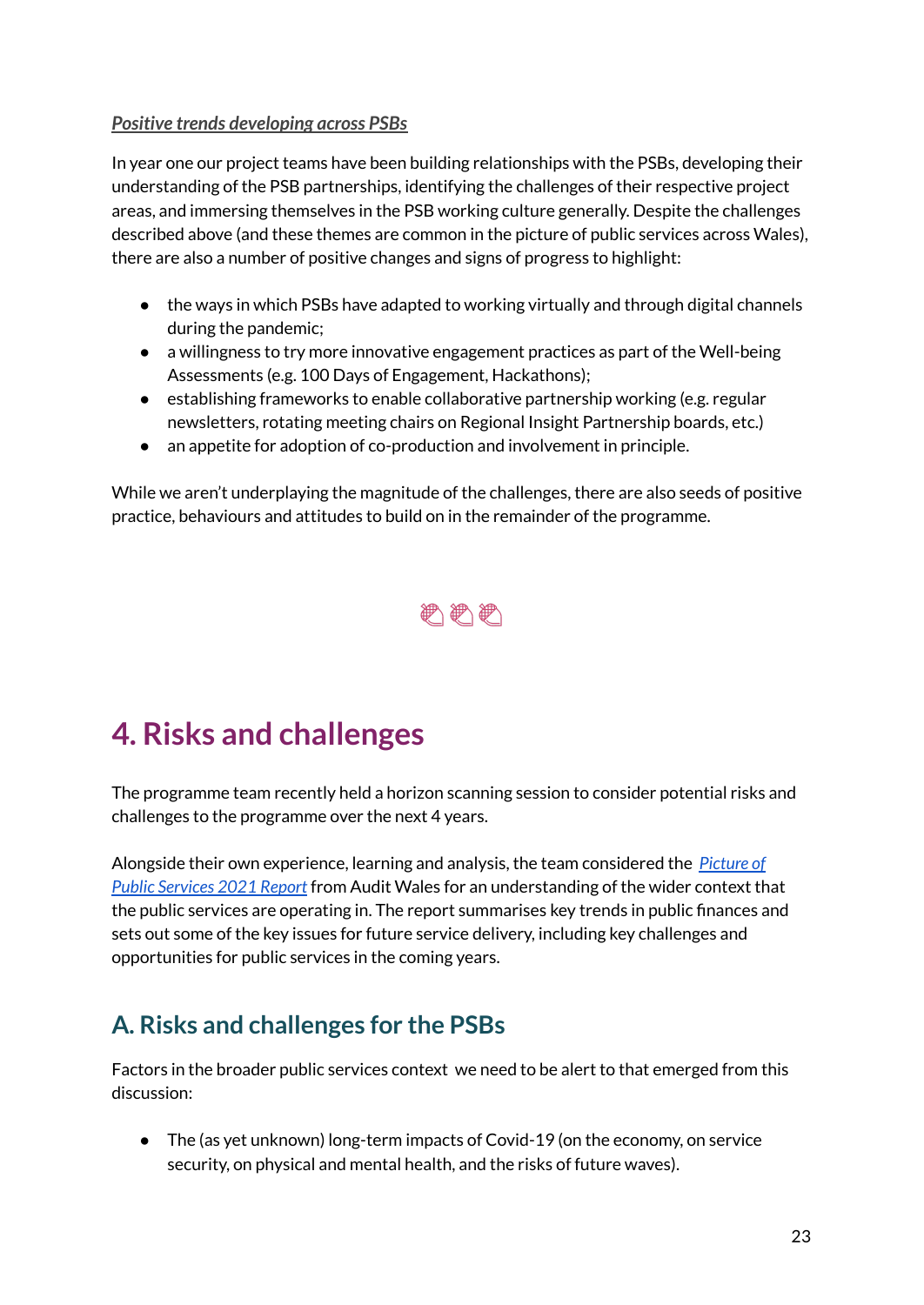- The potential alignments/tensions between Welsh Government and UK Government agendas, particularly post-Brexit, and national funding schemes (growth deals, City Region Funding, Levelling Up agenda). Early reports are of a significant reduction in public funding in Wales in the absence of EU funding.
- The cost of living crisis is impacting citizens and services.
- Linked with Covid recovery and the rising cost of living, is the situation of the housing market as a result of the pandemic. Two of the PSB cluster areas have seen a rise in the purchase of second/holiday homes, and a reduction in the availability of properties for long term let. This could have negative impacts on community cohesion.
- The opportunities and risks associated with a permanent shift towards remote and hybrid working models. There are both perceived and actual barriers to meaningful involvement, and to the building of relationships necessary for co-production. Online-only engagement cannot be the sole channel.
- The publication of the Well-being Assessments and the next phases of the well-being planning process (drafting of well-being objectives; development of Well-being Plans).
- Climate and nature emergencies (declarations and commitments; also including increased frequency of extreme weather events).

### <span id="page-24-0"></span>**B.** Risks and challenges for the project teams

The project teams assessed factors relating to their specific PSBs, which they will need to stay alert to.

There were concerns from the project teams across the board with regard to the ability of the PSBs to engage with the programme, given the factors highlighted above. A particular concern was that partnership working and the well-being planning agenda may be deprioritised if PSB members' attentions are diverted to more urgent crises.

In addition, the merging of the Cwm Taf (RCT and Merthyr Tydfil) and Bridgend PSBs into one cluster, and the re-organisation of health services in West Wales, are factors that the project teams anticipate may preoccupy their PSB members during the course of the programme.

None of the project teams' consultants are fully fluent in Welsh; this could potentially be a barrier to engagement with some PSB members and their communities. We considered this at the programme development stage and ensured that the programme team includes two fluent Welsh speakers in support roles across the board (the Programme Manager and Programme Co-ordinator), who can offer bilingual support wherever possible to enable people to communicate in the language of their choice. As an organisation the Co-production Network is also developing Welsh language commitment and action plan, to improve provision of co-production and involvement support through the medium of Welsh.

The West Wales project team are mindful that, being a year behind in the programme, they have not had the same opportunities to build relationships and networks, and learn from lessons during the planning stage and Well-being Assessment development. To mitigate this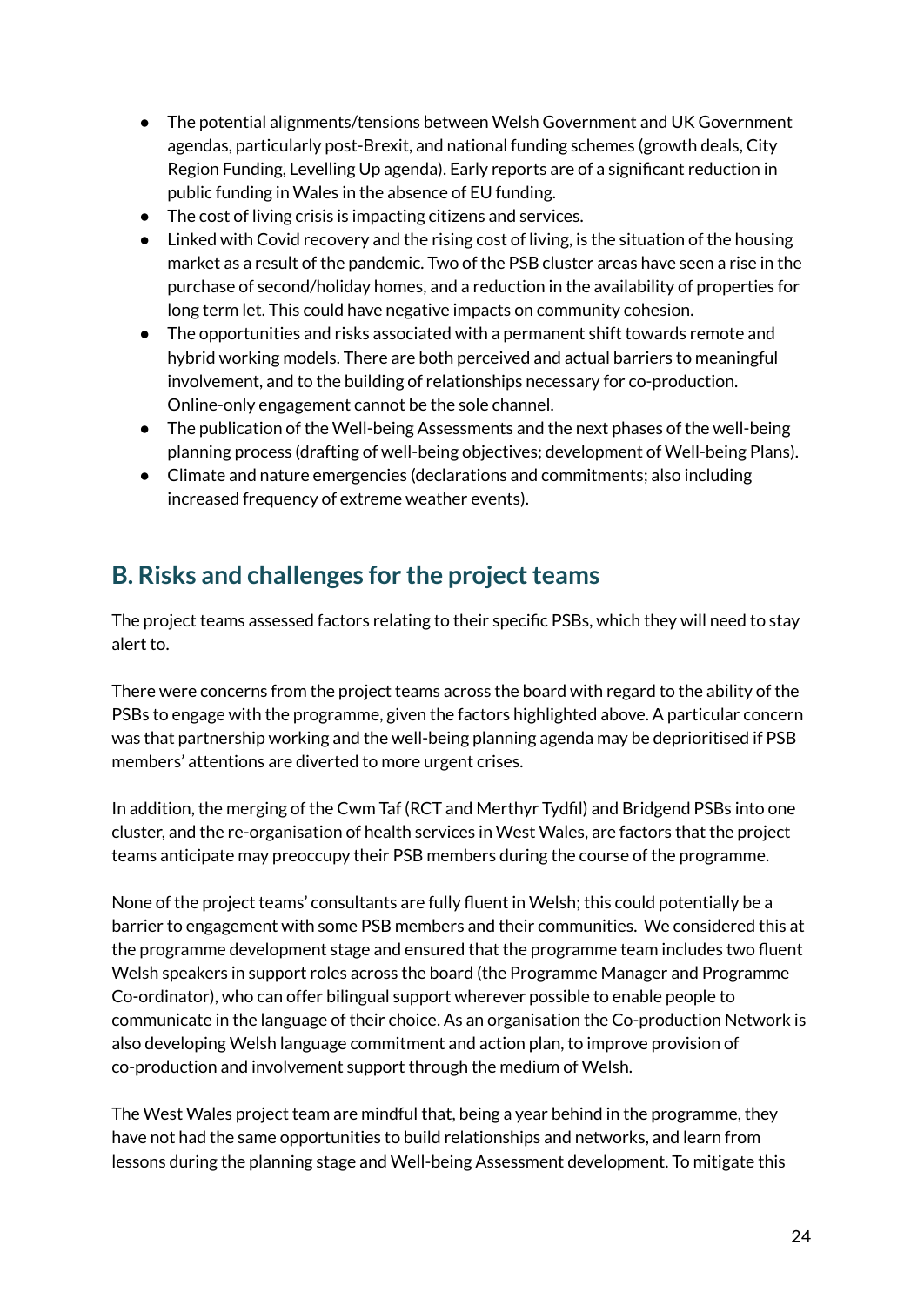they are undertaking desk-based research on the recent Well-being Assessment process, and holding conversations with PSB members to bring them up to speed.

## <span id="page-25-0"></span>**C. Premortem analysis**

We considered as a team what failure by 2026 might look like for the programme:

- The programme team loses the capacity to provide support to the Green PSBs.
- Breakdown in relationships between the project teams and the Green PSB clusters.
- Green PSBs don't receive the support needed from their project teams.
- No evidence of any co-production and involvement in the development and implementation of Green PSBs well-being plans.
- No evidence of any co-production and involvement in the broader work and approach of the Green PSBs.
- No sharing of good co-production and involvement practice with Red PSBs.
- No impact on the broader public services landscape in Wales.

Our mitigations to protect against these risks:

- We have a range of co-production associate consultants we can draw on for additional support. We have contingencies built into the programme funding to cover maternity leave, recruitment, etc.
- We will continue to engage in real conversation, communicate and listen. We focus on relationships as the foundational building blocks of any collaborative and co-productive work.
- We will continue to ensure our support remains flexible, responsive and relevant.
- We will keep checking the risks and challenges of this programme as part of our strategic planning, and build in contingencies.
- We will keep acknowledging the complex nature of this work, and adapting to developments as they unfold. We will keep learning and sharing together as a whole team to remain responsive and relevant.
- We will keep building our regular communications: with each other as a team, with people throughout our Green PSB clusters, with the broader PSB Learning and Sharing network (Green and Red PSBs), and with the community of practice of the Co-production Network for Wales.

In a nutshell, we will keep monitoring and evaluating our progress, we will keep iterating and being responsive to need, and we will keep communicating and modelling the values and behaviours that underpin co-production and involvement.

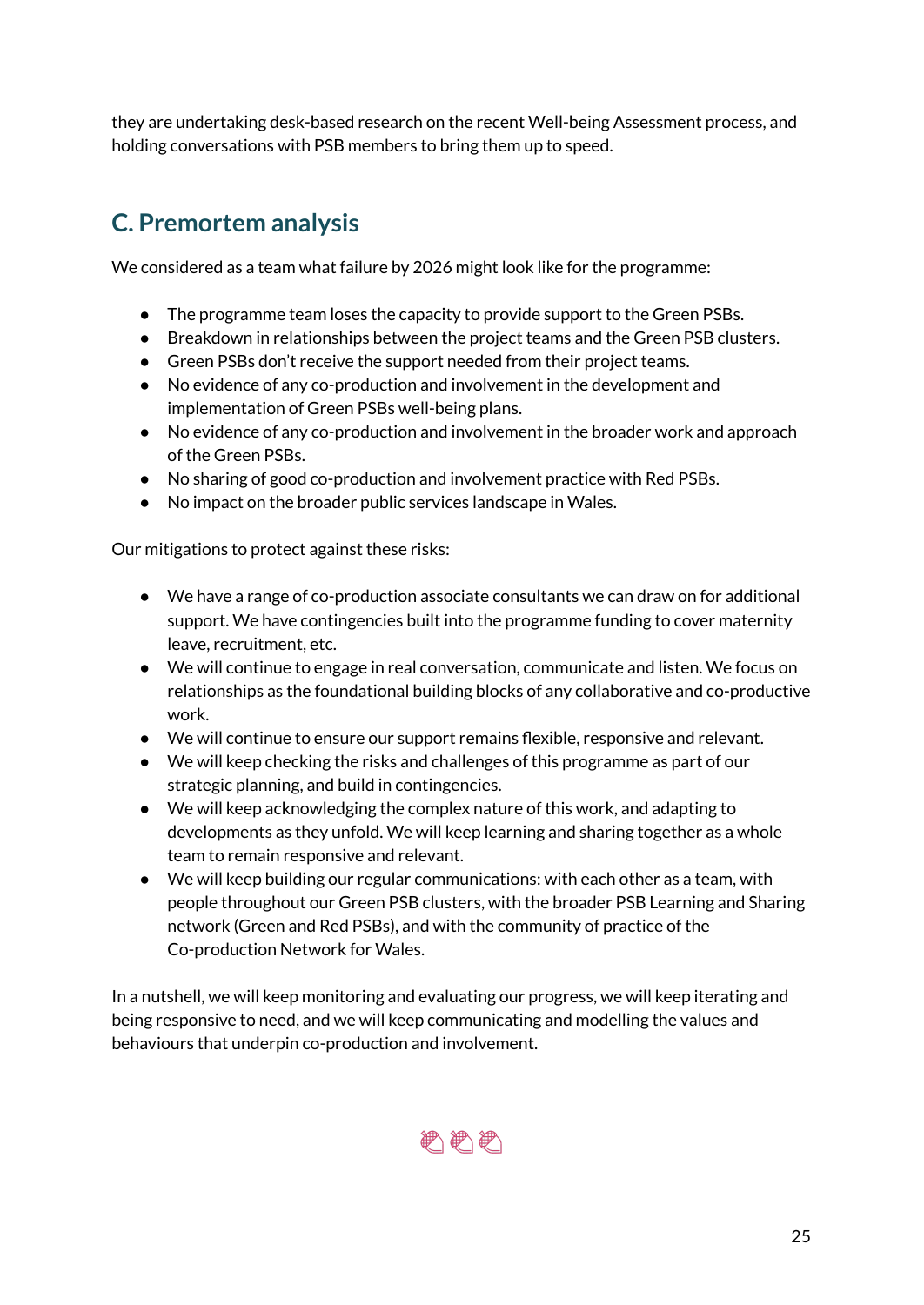# <span id="page-26-0"></span>**5. Financial and budget update**

Taking stock of the programme budget and financials at the end of year one, we have a few areas of overspend, and some significant underspend which we have tentatively reallocated. Here is the link to the budget tracking spreadsheet, and below we present the analysis (overor under-spend relative to original application budget) and proposed changes, for review and approval by our funding officer.

[https://docs.google.com/spreadsheets/d/1tY467ifJLDPtnfxMJtX5RAPKChLZZy2n2ldhomniG](https://docs.google.com/spreadsheets/d/1tY467ifJLDPtnfxMJtX5RAPKChLZZy2n2ldhomniGAE/edit?usp=sharing) [AE/edit?usp=sharing](https://docs.google.com/spreadsheets/d/1tY467ifJLDPtnfxMJtX5RAPKChLZZy2n2ldhomniGAE/edit?usp=sharing)

### <span id="page-26-1"></span>**A. Staffing costs: underspent**

#### <span id="page-26-2"></span>*1. Overspend on programme management*

We had originally budgeted for 2 days (16 hours) between for Programme Manager and support from the Network Director, and realised in practice it wasn't sufficient, so we raised this to 2 days for the Programme Manager, and 4 hours of support from the Network Director per week.

Rachel Wolfendale took maternity leave from December, and we arranged a month of handover with Ena Lloyd as Maternity Cover, doubling up the salary costs for a month, and covering statutory maternity pay (SMP) as well as the Maternity Cover salary and overheads.

#### **What we propose:**

- We propose to use the contingency provision for year one (2% of budget) to cover SMP.
- For years 2 to 5 we propose to increase the budget on this category to allow for the additional staff time.

#### <span id="page-26-3"></span>*2. Underspend on associate consultants*

Due to programme setup and PSB recruitment time, the work with the PSBs started in Quarter 3 (we had budgeted from the start of the programme). One of the PSBs dropped out in Quarter 4 (the project team accrued very few hours that quarter). Even using some of the available time to support the Future Generations Commissioner's Office narrative evaluation work, we're still very underspent. From year two onwards however, we will be back at full capacity.

#### **What we propose:**

● Between this underspend and the delivery costs which are much lower than anticipated, we propose to increase the associate consultants budget in years 2 to 5, to allow for up to 2 days of work per PSB cluster per week (up from 1.5 days) across the project team (2 consultants per PSB cluster).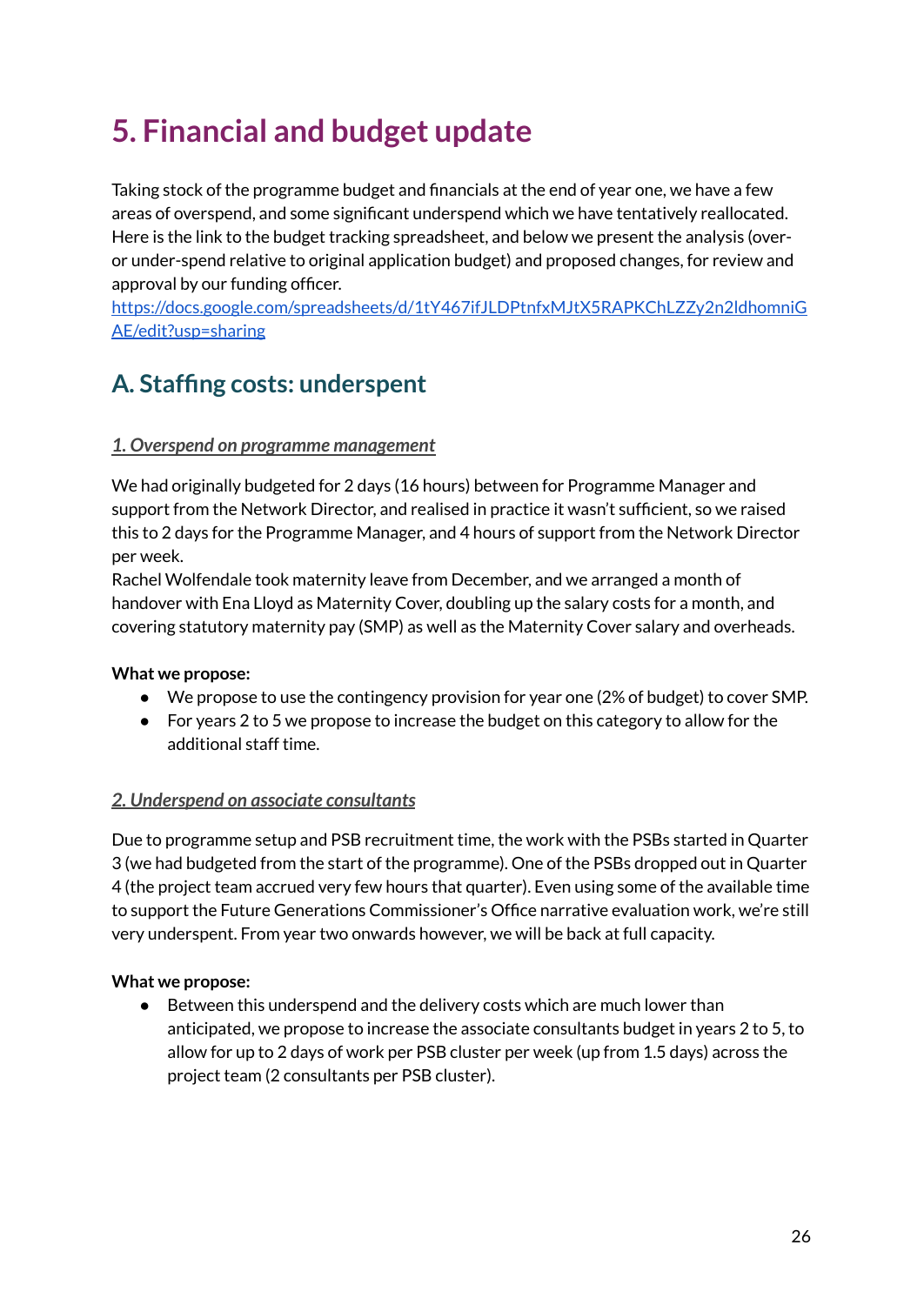#### <span id="page-27-0"></span>*3. Underspend on communications officer*

The role of communications officer (actual job title Programme Co-ordinator) started in Quarter 3 due to programme setup and recruitment time (we had budgeted from the start of the programme. From year two this will be at full capacity.

#### **What we propose:**

- The original proposal allowed for a full-time role, covered for 4 days per week from the programme budget, and one day per week from unrestricted Co-production Network budget, to cover the time that the Programme Co-ordinator is spending being the bridge between the funded programme and the broader Network activities.
- The Programme Co-ordinator role is now a 30 hour per week role (because we recruited for 30-37 hours and the successful candidate was given the choice of hours on appointment.)
- To cover the setup and settling in time the Programme Co-ordinator role has been fully funded from the programme budget for year one (two quarters). We propose to fund them fully from the programme budget in year two, then to decrease the proportion of programme budget and increase unrestricted Co-production Network funding over years 3 to 5.
- This will enable us to transition to full unrestricted Network funding and retain the role in the team at the end of the programme.

#### <span id="page-27-1"></span>*4. Overspend on recruitment costs*

Recruitment cost more than we had anticipated, this is down to lack of experience at the budget planning stage. This is a one off and had no negative impact on the rest of the programme.

#### <span id="page-27-2"></span>*5. Overspend on startup costs*

We spent more on laptops than we had planned for, as we purchased 2 laptops to lend to consultants as an interim measure (in addition to the ones planned for the Programme Manager and Programme Co-ordinator). The equipment remains as assets in the team, and this spending has no negative impact on the rest of the programme.

#### <span id="page-27-3"></span>*6. Underspend on training*

We have realised that a lot of the skills building and initial training in our staff team is actually delivered using in-house resources and without incurring additional costs.

#### **What we propose:**

● We propose to reduce the annual team training budget in light of this.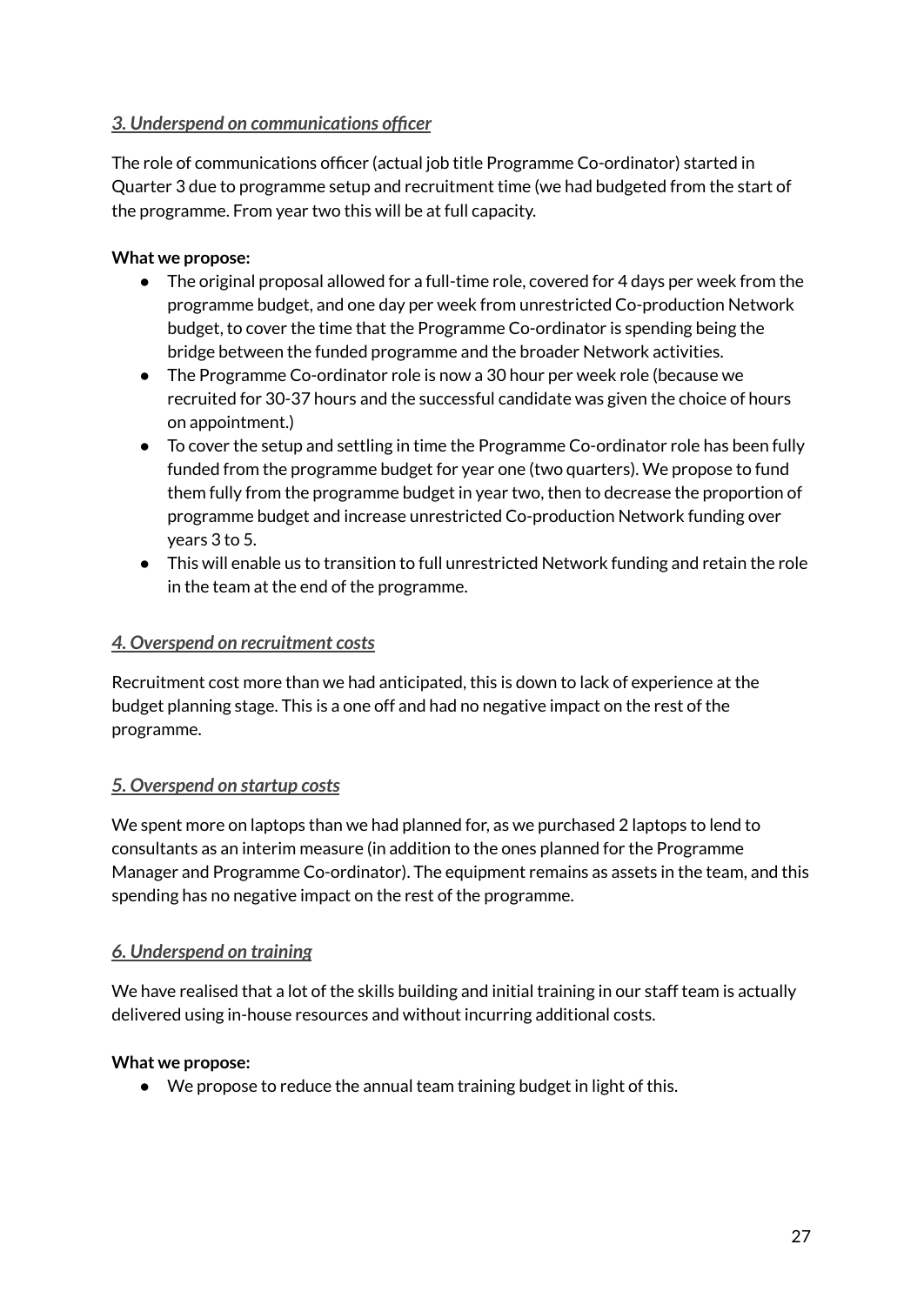### <span id="page-28-0"></span>**B. Overhead costs: on track**

#### <span id="page-28-1"></span>*1. Underspend on accommodation (office space)*

As we are a team distributed across Wales and without a central office, we had planned to hire meeting rooms and co-working spaces in order to meet as part of the programme activities. Due to Covid-19 restrictions however we haven't been able to.

#### **What we propose:**

● We propose to reduce the accommodation budget for years 2 onwards, and will keep monitoring the levels of activity and spending required.

#### <span id="page-28-2"></span>*2. Underspend on utilities*

This category is underspent because we accounted for software costs (Google Workspace, MS365, Zoom accounts) in programme overheads, although we planned for them in this category. As a consequence, the programme overheads category is overspent by the same amount. Allowing for this mis-categorisation, we are actually on track on utilities and programme overheads.

#### **What we propose:**

● We propose to adjust the budgets for the utilities and programme overheads categories from year 2 onwards to account for this. Utilities will cover phones only, and programme overheads will cover digital accounts as well as accounting, HR and insurance.

#### <span id="page-28-3"></span>*3. Overspend on programme overheads*

As per point #2, underspend on utilities, above.

### <span id="page-28-4"></span>**C. Delivery costs: underspent**

#### <span id="page-28-5"></span>*1. Underspend on marketing and communications*

We budgeted this section based on an estimate of 5% of programme costs. However in practice, we found that we have the necessary skills in the team (particularly a Welsh speaking support team who can produce social media posts bilingually, with design skills for digital media and visuals). As a consequence our main outlay for marketing and communications is in core team staff time, and additional costs incurred are restricted to some professional translation. In the future some design costs may come into play for specific products (events or publications).

#### **What we propose:**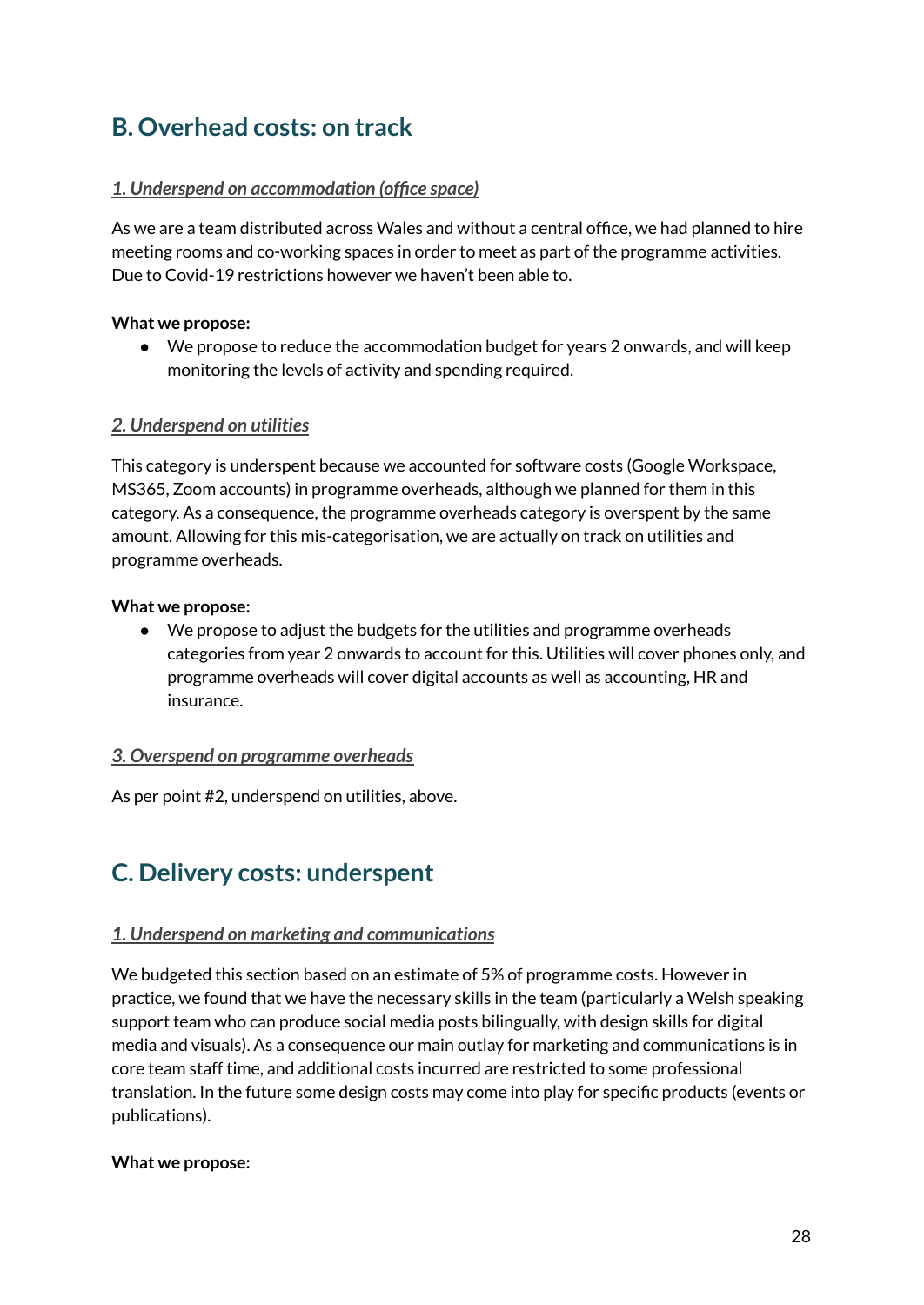- We propose to reduce this budget category for years 2 to 5, and keep monitoring needs and spending.
- The unallocated surplus would go towards consultancy time in the project teams.

#### <span id="page-29-0"></span>*2. Underspend on travel*

We had budgeted for the team members, who are distributed across Wales, to have to travel for internal meetings and work sessions, as well as to meet and work on-site with their PSB clusters. Due to the pandemic restrictions travel has been minimal, and video calls have replaced most in person meetings. With the lifting of restrictions a small amount of travel is being reinstated, but VC is still the mainstream mode of communication.

#### **What we propose:**

- We propose to reduce this budget category for years 2 to 5, and keep monitoring needs and spending.
- The unallocated surplus would go towards consultancy time in the project teams.

### <span id="page-29-1"></span>**D. All other costs: on track**

#### <span id="page-29-2"></span>*1. Contingency provision*

#### **What we propose:**

● We propose that year one's 2% contingency provision is allocated to the programme management category to cover SMP costs.

#### <span id="page-29-3"></span>*2. Redundancy payments*

This budget category is relevant in year 5 only for the end of staff contracts.

### <span id="page-29-4"></span>**E. Ongoing finance monitoring and reporting**

The programme budget is tracked by the Co-production Network director as part of the monthly financial operations for the whole organisation, and reviewed quarterly with the Programme Manager for any insights and decisions.

Financial reports for the whole Co-production Network, including the programme budget, are submitted to the Co-production Network board of directors who meet bimonthly. Any large decisions that affect the whole programme are submitted to the board for approval.